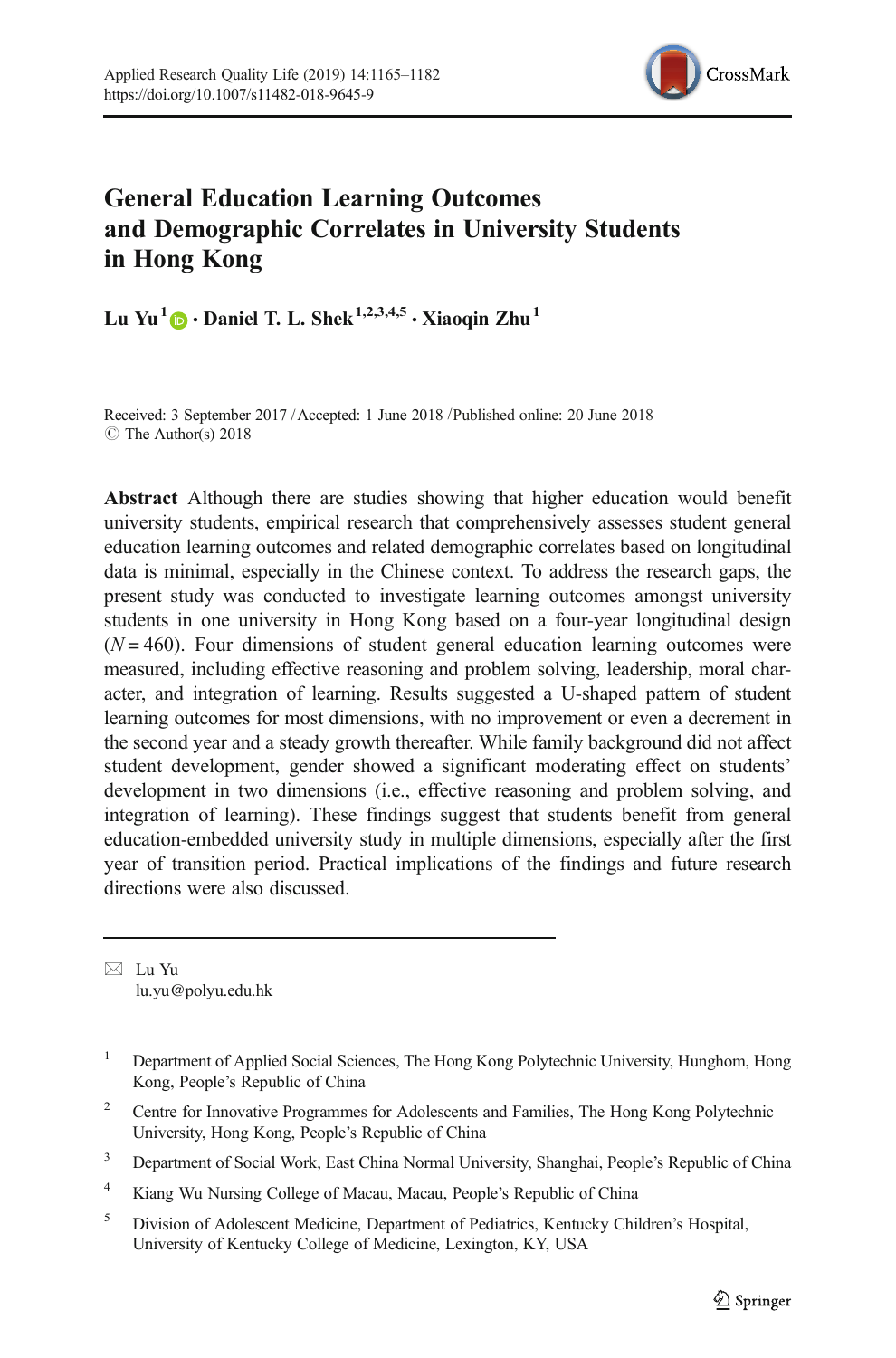Keywords Learning outcomes · General education · Undergraduate study · Generic skill · Chinese

### Introduction

In a global economy, a quality higher education adds value not only to individuals but also to the society (McMahon [2009\)](#page-16-0). What students learn and gain from university will determine their opportunities to survive and thrive in an increasingly competitive society. In addition to the long-term impacts on university graduates, the quality of higher education also has a profound impact on a nation's place in the world. In Hong Kong, the University Grants Committee (UGC) [\(2004\)](#page-17-0) stated that realization of Hong Kong's ambition "to be Asia's world city" is "only possible if it is based upon the platform of a very strong education and higher education sector"  $(p. 3)$ . It is this profound value of higher education makes developing higher education one of many countries' top priorities. Take the United States as an example, student enrollment at higher education increased from 15.9 million to 21.0 million from 2001 to 2011 (Snyder and Dillow [2013](#page-17-0)), and President Obama [\(2009](#page-16-0)) advocated that the United States should have the highest proportion of college graduates by 2020. The importance of higher education has been increasingly recognized in Hong Kong as well. The number of university students enrolled in eight UGC-funded institutions increased by 67.2% between 2004 and 2014, from 47,489 to 79,369, and the total expenditure of eight institutions increased even greater by 73.8% during the same time from HK\$17,614 million to HK\$30,610 million (University Grants Committee [2016\)](#page-17-0).

The rapid development of higher education and the corresponding increase in resources being invested have raised widespread public concerns about accountability in higher education (Ikenberry and Kuh [2015](#page-15-0)). The drive for more accountability leads to increased attention on assessment of student learning outcomes (SLOs). Primarily, defining learning outcomes becomes a common practice in universities. According to Kuh et al.'s [\(2014\)](#page-16-0) report, in 2013, approximately 84% of colleges and universities in the United States have clearly stated learning outcomes on different levels including lecture, subject and program levels. Besides, SLOs assessment activities increased significantly than a few years ago (Kuh et al. [2014\)](#page-16-0). Consistent with the multi-level feature of SLOs, assessment can be carried out on different levels. For example, it is very common for teachers and researchers to plan SLOs for individual lessons and/or courses and carry out corresponding assessment activities (e.g., quiz or writing assignment). Besides, assessment can be focused on "program learning outcomes", which indicate gains of completing the program (Kennedy [2007\)](#page-15-0).

Program-level SLOs assessment usually adopts a value-added model to examine students' gains in such aspects as knowledg, skills, and habits of mind as a result of their higher education career (Roohr et al. [2016\)](#page-16-0). In this field, most research used a cross-sectional design that measures and compares the learning outcome of two different student cohorts (i.e., freshmen and senior students) (Klein et al. [2009](#page-15-0); Liu [2011b](#page-16-0); Steedle [2012\)](#page-17-0). In these studies, after controlling for the effects of students' performance before attending university, differences between the two cohorts in learning outcome were regarded as students' gains in university. However, cross-sectional data have limitations. For example, findings can be unreliable if the two cohorts have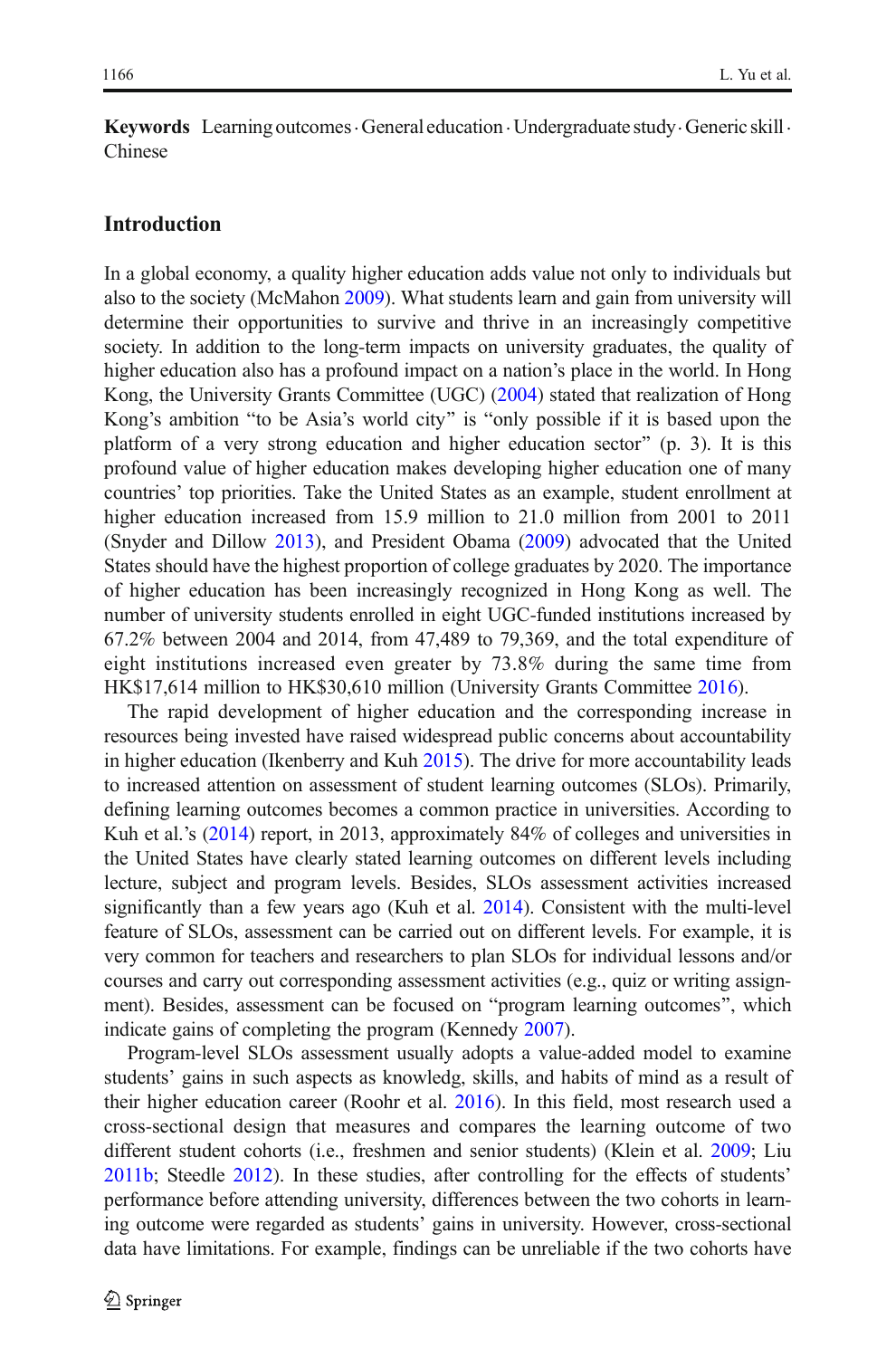significant differences with respect to their demographic characteristics (Liu [2011a\)](#page-16-0). Thus, many researchers advocated for using longitudinal designs which involve comparing SLOs over time for the same student sample (Roohr et al. [2016\)](#page-16-0). However, only few studies used longitudinal designs for SLOs assessment in higher education (Roohr et al. [2016;](#page-16-0) Zlatkin-Troitschanskaia et al. [2015](#page-17-0)), mainly due to the expensive cost and time consuming process.

Among extant longitudinal studies, based on a large sample of students in USA, Arum and Roksa [\(2011](#page-15-0)) reported that students made limited improvements on critical thinking, writing, and reasoning as measured by Collegiate Learning Assessment (CLA) after three semesters' study in university. It was further revealed that for the same sample, students' CLA scores increased significantly after seven semesters' learning (Arum and Roksa [2014\)](#page-15-0), suggesting that students tend to gain more at a later rather than an early stage of their university study. Similar results were presented in other studies (Blaich and Wise [2011](#page-15-0); Roohr et al. [2016\)](#page-16-0). In Europe, a few large-scale longitudinal SLOs assessment projects have also been carried out since the last decade (Zlatkin-Troitschanskaia et al. [2015\)](#page-17-0). While these studies have provided some evidence for higher education accountability in respective countries, they primarily focused on students' intellectual development (e.g., critical thinking), while devoted less attention to their holistic development that encompasses both intellectual and interpersonal competencies (e.g., leadership skills).

SLOs of general education or liberal arts curricula have been well recognized as comprehensive program-level SLOs that represent the integration but not a simple compilation of all SLOs of general education subjects (King et al. [2007](#page-15-0)). Furthermore, different categorization methods have been adopted to conceptualize SLOs of general education. To illustrate, The Association of American Colleges and Universities ([2005](#page-15-0)) categorized SLOs of liberal education into three clusters: "knowledge of human culture and the natural world", "intellectual and practical skills", and "individual and social responsibility" (p. 6). King et al.'s  $(2007)$  $(2007)$  $(2007)$  seven-dimensional model appeared to be more comprehensive and encompassing personal and social dimensions of general education learning, with the seven dimensions being: "integration of learning", "inclination to inquire and lifelong learning", "effective reasoning and problem solving", "moral character", "intercultural effectiveness", "leadership", and "wellbeing" (p. 5). Scholars stated that these categories not only "reflect distinct attributes" but also "represent an integrated, holistic approach" to index general education SLOs (King et al. [2007](#page-15-0), p. 4). This model was widely adpoted to guide SLOs measurement in research on the benefits brought by general education to university students (Kilgo et al. [2014;](#page-15-0) Pascarella et al. [2013;](#page-16-0) Seifert et al. [2014](#page-16-0)). However, most studies focused only on one or two dimensions. Systematic investigation on general education SLOs in multiple dimensions, such as both cognitive (e.g., critical thinking) and social dimensions (e.g., leadership), remains scarce.

Besides, most studies were conducted in Western countries, and longitudinal SLOs assessment in the Chinese context is scanty. For example, in a study reviewing research about student competence assessment in higher education, no research conducted in the Chinese context was mentioned (Zlatkin-Troitschanskaia et al. [2015](#page-17-0)). With particular reference to Hong Kong, higher education sector, general education in particular, has experienced major reform and development during past few years (Jaffee [2012](#page-15-0), [2013\)](#page-15-0). Specifically, the eight public universities in Hong Kong formally changed their 3-year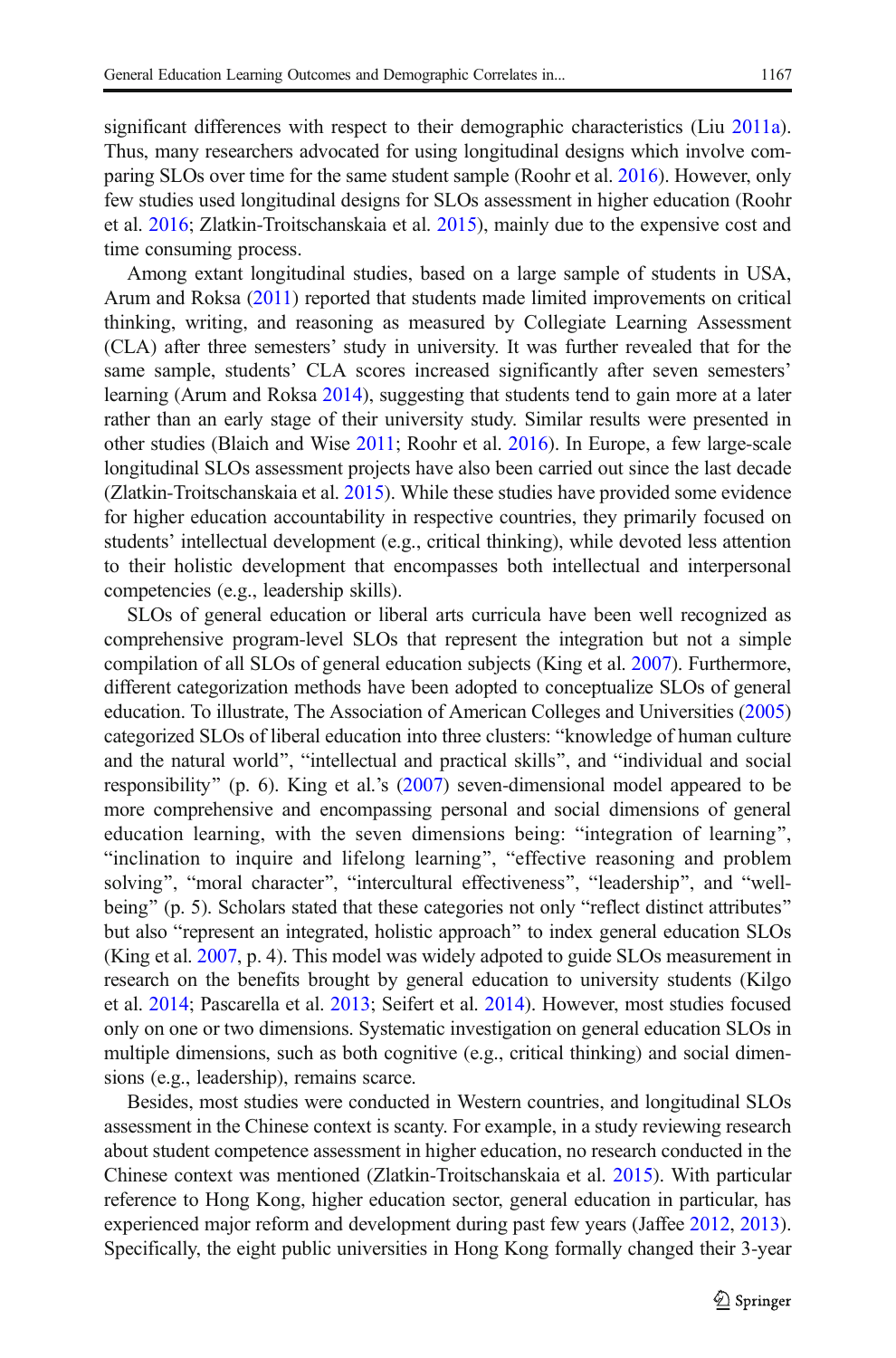undergraduate education to 4-year ones in 2012–2013 academic year. The additional one year allows these universities to implement their own general education curriculum, which is expected to promote students' all-round development to underpin Hong Kong's competitiveness in a global market era (Freake [2013\)](#page-15-0). With such an emphasis on students' holistic development, it is especially relevant to assess general education SLOs as a timely action to demonstrate the accountability of higher education that incorporates general education. To this end, the present study aimed to investigate students' general education learning outcomes in one Hong Kong University using longitudinal study design.

Another research gap in the extant literature is that potential moderating effects of students' demographic characteristics on their general education learning outcomes were seldom examined. In the field of psychological research, ample studies have revealed that students' background characteristics, such as gender, family economic status, and parental relationship, significantly influenced students' development. In particular, although some studies demonstrated that boys outperformed girls in science subjects such as mathematics (Else-Quest et al. [2010](#page-15-0)), a recent meta-analytical review reported a stable female advantage in intellectual achievement in all kinds of subjects across educational contexts, including university (Voyer and Voyer [2014](#page-17-0)). Findings in SLOs assessment studies were mixed. For example, Roohr et al. ([2016](#page-16-0)) examined whether gender predicted university students' learning gains in critical thinking, reading, writing, and mathematics, but they did not find any significant gender effect. However, less effort has been devoted to investigate whether and how gender would affect student achievement in other dimensions.

Family factors such as economic status and parental involvement were also significantly associated with university students' academic performance (Islam [2014](#page-15-0)). Related studies suggested that these family background factors may exert even greater influence on students' development on social dimensions. For instance, a harsh family environment (e.g., poor, non-intact family structure) was found to significantly raise the prevalence of depression symptoms (Frasquilho et al. [2016](#page-15-0)) while reduce well-being (Yu et al. [2015](#page-17-0)) among university students. Noteworthy, recent studies based on largescale longitudinal data revealed that intact family structure and better economic condition would promote adolescents' health development in multiple dimensions and prevent them from involving problem behavior, both concurrently and longitudinally (Shek and Leung [2016](#page-16-0); Shek and Lin [2014](#page-16-0), [2016](#page-16-0)).

Despite above findings which suggest the moderating effects of social-demographic characteristics on students' development, very few studies have related such correlates to university students' general education learning outcomes. To address this research gap, the present study also explored whether students' general education learning outcomes were significantly correlated with three socio-demographic factors, including gender, family intactness, and family economic condition.

## The Present Study

To fill the above-mentioned research gaps, the present study attempted to provide a systematic examination of students' general education learning outcomes based on a four-year longitudinal design in Hong Kong. As different universities in Hong Kong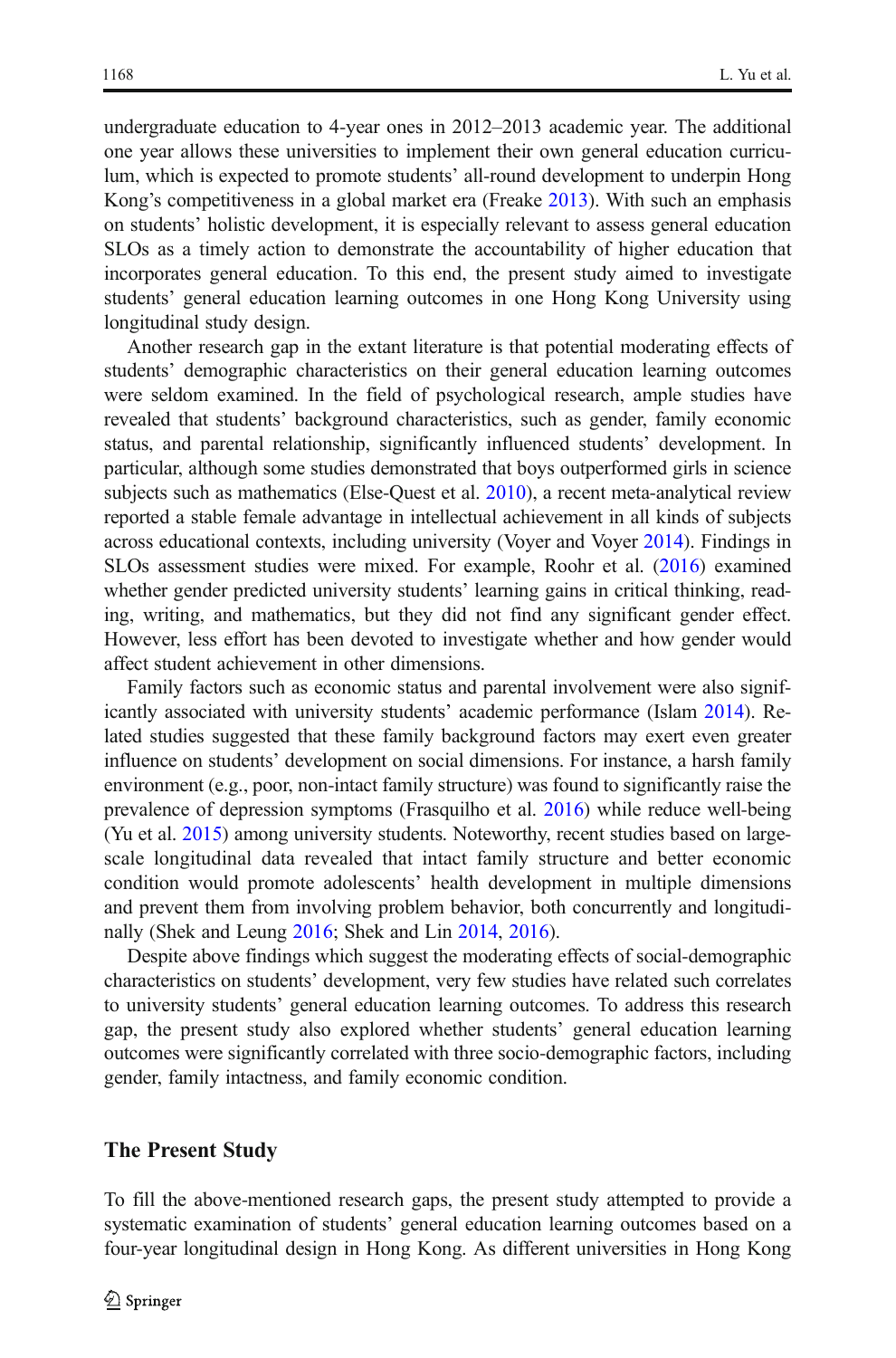have designed different SLOs for their respective general education curriculums since education reform, we examined university students' general education learning outcomes with regard to one public university (i.e., A university), in which a general education curriculum entitled "General University Requirement" has been implemented as a fundamental unit of the 4-year undergraduate curriculum.

Under the "General University Requirement", multiple components were offered throughout years of university study. In each year, students mainly studied particular components with some flexibility. For example, students were required to study Freshmen Seminar in Year 1 and Service Learning in Year 2, and they were advised to complete the components of Leadership and Intrapersonal Development, Cluster Areas Requirements, Healthy Lifestyle, Language and Communication Requirements in their first three years of university study. Noteworthy, these components covered a wide range of subjects, which were well-designed to cultivate comprehensive competencies in students, such as critical thinking, problem solving, and ethical leadership (Shek et al. [2014b\)](#page-16-0), which were conceptually similar to the multi-dimensional general education SLOs in King et al.'s [\(2007\)](#page-15-0) model.

Therefore, King et al.'s ([2007\)](#page-15-0) seven-dimensional model was utilized to guide measurement of multiple general education learning outcomes. Among the seven dimensions, we measured four that can cover both cognitive ("effective reasoning and problem solving", and "integration of learning") and social aspects (i.e., "leadership" and "moral character") of student development. The attributes measured by these four dimensions are largely aligned with the intended learning outcomes of general education in A university (Shek et al. [2014b\)](#page-16-0). These attributes were measured and compared across four years.

Based on previous findings showing benefits of university study, especially the general education learning (Kilgo et al. [2014](#page-15-0), [2015](#page-15-0)), it was hypothesized that students gained improvement regarding the general education learning outcomes during the four years. Regarding socio-demographic factors that might affect student development, the focus of the present study was on gender and two family background factors, i.e., economic disadvantage and family intactness. Based on aforementioned literature review (Shek and Lin [2014](#page-16-0); Voyer and Voyer [2014\)](#page-17-0), we also expected significant moderating effects of the three socio-demographic factors.

### Methods

#### Participants and Procedures

A randomly selected cohort of students enrolled in the 4-year undergraduate curriculum of the A University was followed up since they started their university study in 2012– 2013 academic year. Before the baseline data collection (i.e., Wave 1), 650 first-year students were randomly selected and invited via email or phone calls to participate in a longitudinal study with yearly online surveys. Students were informed that the study aims to investigate student development in university. They were also well informed that any information collected from them would be strictly kept confidential and only used for research purpose. A written informed consent was obtained from those students agreeing to join the study.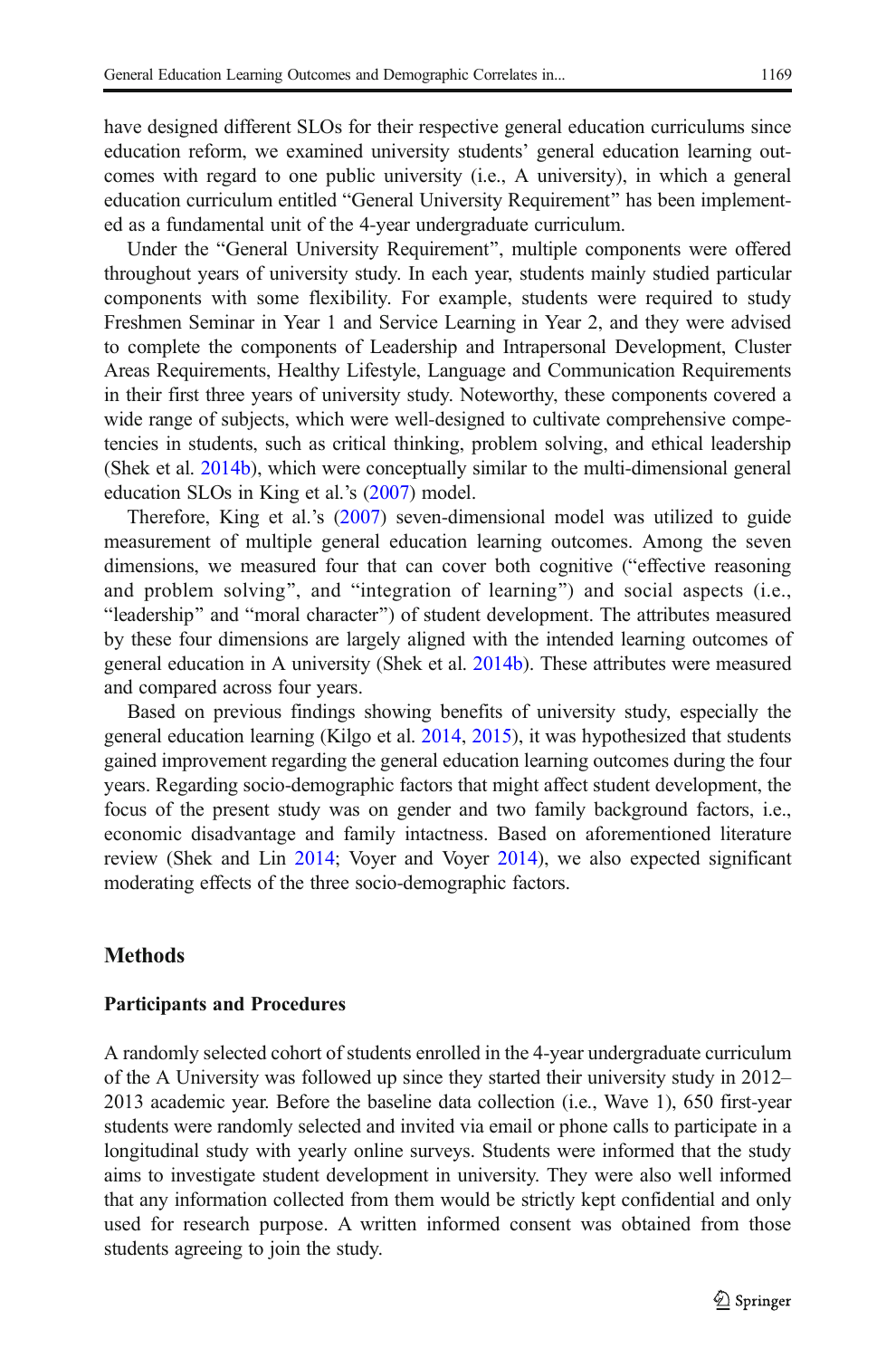The Wave 1 data collection was carried out in November 2012 via an online survey, with 543 out of 650 invited students completing the survey, suggesting a response rate of 83.54%. The online survey comprised measures of participants' demographic information (e.g., gender, age, and place of birth), family background (e.g., economic disadvantage and family intactness), and other variables. SLOs measurement was one part of the online survey.

After baseline data collection, those 543 participants were followed up each year in November and another three waves of data have been collected till 2015 (i.e., Wave 2: 2013–2014 year; Wave 3: 2014–2015 year; Wave 4: 2015–2016 year). In each wave of data collection, participants completed the same online survey, which included measures of general education learning outcomes.

In total, 434 participants ( $M_{age} = 18.13$ ,  $SD_{age} = .54$  at Wave 1) were successfully matched across four waves, suggesting a low average attrition rate of 5.02% during four years. Among the 434 participants,  $38.71\%$  ( $n = 168$ ) were male and 61.29% ( $n = 266$ ) were female. All these participants were Asian, among whom 314 (72.35%) were born in Hong Kong, 106 (24.42%) in mainland China, while the remaining 14 (3.23%) were born in other places.

No significant differences between the matched sample  $(n = 434)$  and those dropouts  $(n = 109)$  were found regarding demographic information (i.e., age, ethnicity, gender composition, place of birth), family background, and baseline scores of general education learning outcomes.

#### Student Learning Outcomes (SLOs) Measures

As mentioned before, four out of seven dimensions in King et al.'s [\(2007\)](#page-15-0) model of general education SLOs were measured, including cognitive (i.e., "effective reasoning and problem solving", and "integration of learning") and social aspects (i.e., "leadership" and "moral character") of student development. Scales that tap the four dimensions were developed through selecting items of existing measures and drafting a few new items by the research team. Besides, it was noted that some present general education learning outcome measures overlapped with well-being indicators in a recent study (Shek et al. [2016c](#page-17-0)). For example, moral competence was used as one indicator of the developmental assets and reflective and integrative learning as one measure of university engagement. To have a comprehensive framework of general education learning outcomes, the present study still included these two measures. However, students' changes on the two overlapped indicators would not be reported to avoid reporting findings that have been covered in previous study. Nevertheless, relationships between these two indicators and social-demographic factors were revealed in the current study.

#### Dimension 1—Effective Reasoning and Problem Solving

According to the definition of effective reasoning and problem solving (King et al. [2007\)](#page-15-0), this dimension represents students' cognitive capacity of analyzing, critical thinking, making judgments, and taking actions. Based on this conceptual understanding, we operationalized this dimension using three indicators: problem solving, critical thinking, and cognitive-behavioral competence. The first two indicators were measured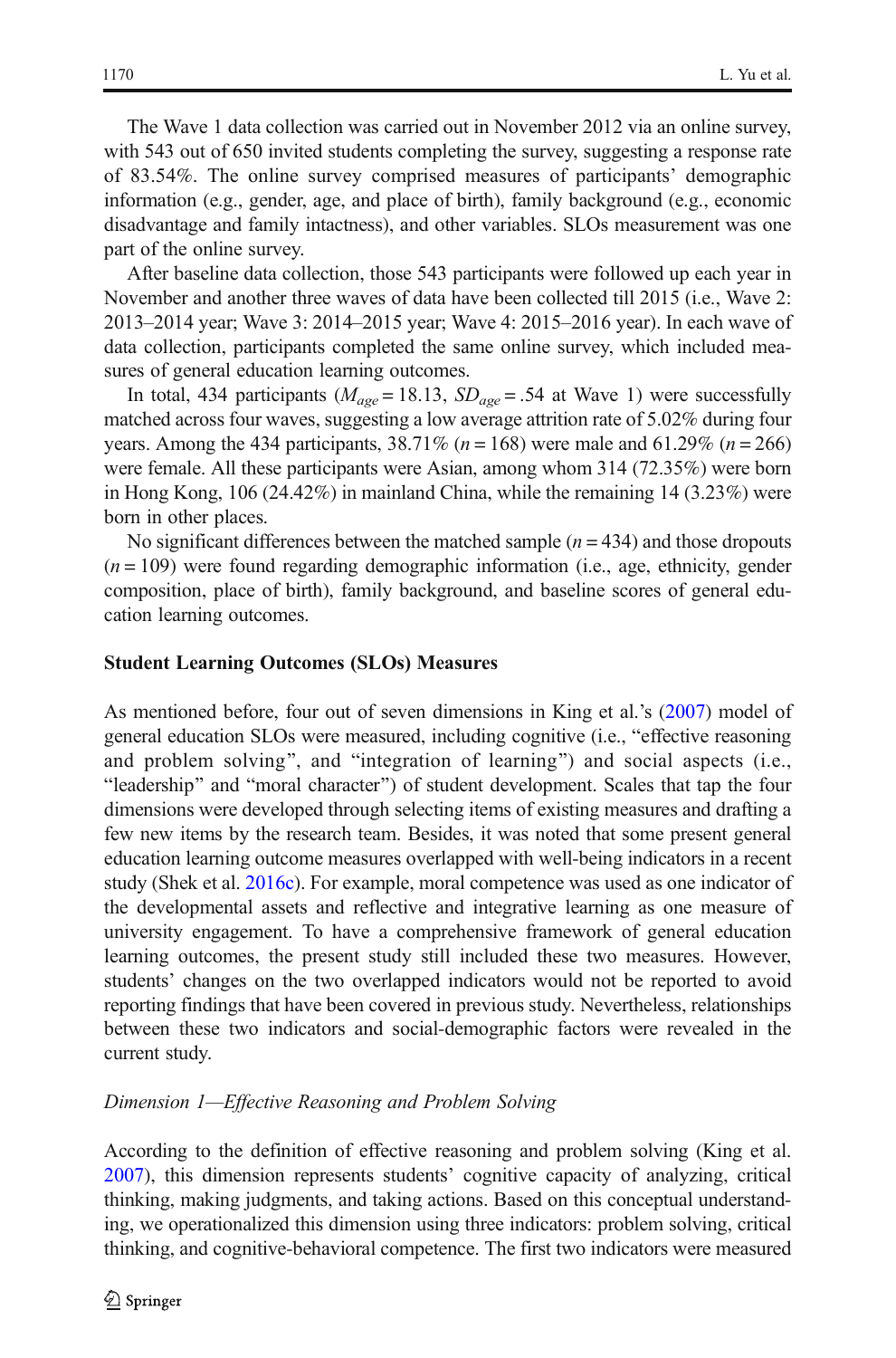with two self-reported scales we developed for the present study. Each scale has three items and a 6-point Likert rating scale was adopted for all items with a higher score representing a higher capacity. Across four waves, these two scales showed acceptable reliability, with Cronbach's  $\alpha$  ranging from .66 to .85. Other details including sample items are depicted in Table [1.](#page-7-0)

The third indicator, cognitive-behavioral competence, concerned students' skills in solving problems by thinking independently and taking effective actions in Chinese Positive Youth Development Scale (CPYDS) (Shek and Ma [2010;](#page-16-0) Shek et al. [2007\)](#page-16-0). The CPYDS was developed by Shek et al. ([2007](#page-16-0)), which had 15 subscales corresponding to 15 constructs of positive youth development attributes proposed by Catalano et al. ([2002](#page-15-0)). This instrument has shown sound validity and reliability in measuring Chinese young people's positive attributes in previous studies (Shek and Ma [2010\)](#page-16-0). In the CPYDS, cognitive-behavioral competence was a composite score (i.e., higher-order factor) calculated from three subscales: cognitive competence, behavioral competence, and self-determination. The eight items of cognitive-behavioral competence were reported using a 6-point scale with a higher score representing a better outcome. In the present study, this composite measure demonstrated good reliability across four waves (see Table [1\)](#page-7-0).

### Dimension 2—Integration of Learning

This dimension refers to the "ability to connect information from disparate contexts" and perspectives" (King et al.  $2007$ , p. 5), such as the ability to connect learning in school with societal issues, knowledge or idea learned in the present with prior experience, and one field of learning with another. These abilities could be largely, if not fully, covered by one subscale entitled "Reflective and Integrative Learning" in newly updated National Survey of Student Engagement [\(2015\)](#page-16-0), which consisted of 47 items in total. These 47 items were further divided into 10 subscales to assess student engagement in high levels of learning and development, and have been widely used in many countries, including China (Kuh [2001;](#page-15-0) Shi and Wen [2012\)](#page-17-0). The "Reflective and Integrative Learning" subscale used in the present study consisted of 7 items assessing the extent to which students integrate their learning experiences in different courses, and connect school learning to previous or concurrent real life experiences. In the present study, a 4-point Likert scale was used and good reliability was observed (see Table [1](#page-7-0)).

#### Dimension 3—Leadership

The leadership dimension of King et al.'s [\(2007\)](#page-15-0) model included core values in three realms, including individual, group and community, which were conceptually in line with the philosophy system of a service leadership theory. This leadership theory was proposed and adopted to guide leadership education in contemporary Hong Kong to meet the growing needs of the predominant service sectors (Shek et al. [2013](#page-16-0)). The service leadership theory believes that "leadership is a service aimed at ethically satisfying the needs of self, others, groups, communities, systems, and environments" and "service includes self-serving efforts aimed at ethically improving one's competencies, abilities, and willingness to help satisfy the needs of others" (Shek et al. [2013,](#page-16-0) p. 354).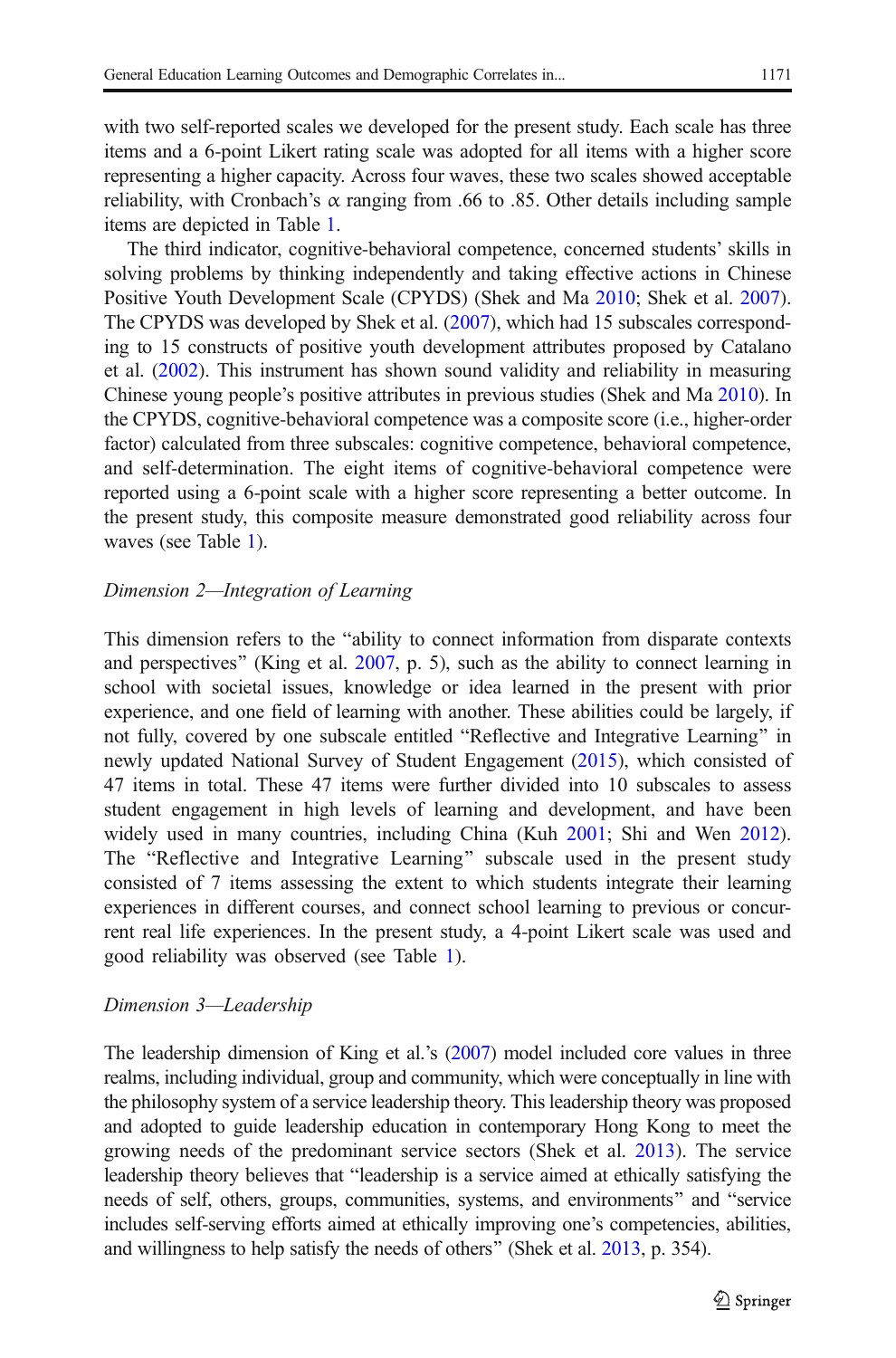<span id="page-7-0"></span>

| Outcome dimensions                                | Indicator measures                | # of<br>items | Sample item                                                             | Cronbach's $\alpha$       |                          |                     |                |
|---------------------------------------------------|-----------------------------------|---------------|-------------------------------------------------------------------------|---------------------------|--------------------------|---------------------|----------------|
|                                                   |                                   |               |                                                                         |                           | Wave $1$ Wave $2$ Wave 3 |                     | Wave 4         |
| <b>Effective</b> reasoning and<br>problem solving | Problem solving                   |               | I know how to effectively solve problems in<br>my daily life            | 69                        | $\ddot{\mathrm{66}}$     | $\ddot{z}$          | 74             |
|                                                   | Critical thinking                 |               | I know how to use critical thinking skills<br>when solving problems     | $\frac{8}{3}$             | .77                      | 82                  | $\overline{8}$ |
|                                                   | Cognitive-behavioral competence   | ∝             | I know how to find the causes of and solutions<br>to a problem          | 82                        | 84                       | 84                  | 85             |
| Integration of learning                           | Reflective & Integrative Learning |               | connected your learning to societal problems<br>or issues               | 82                        | $\ddot{\mathrm{8}}$      | 86                  | 86             |
| cadership                                         | Ethical leadership                | $^{15}$       | I treat other people with dignity and respect                           | $\overline{84}$           | 89                       | 87                  | 90             |
|                                                   | Self-leadership                   |               | I make a point to keep track of how well I am<br>doing at work (school) | .67                       | .70                      | 72.                 |                |
| Moral character                                   | Moral competence                  |               | I will fulfill my promise                                               | $\widetilde{\mathcal{C}}$ | $\mathcal{S}$            | $\ddot{\mathrm{e}}$ | .70            |
|                                                   |                                   |               |                                                                         |                           |                          |                     |                |

Table 1 Descriptions of general education learning outcome measures Table 1 Descriptions of general education learning outcome measures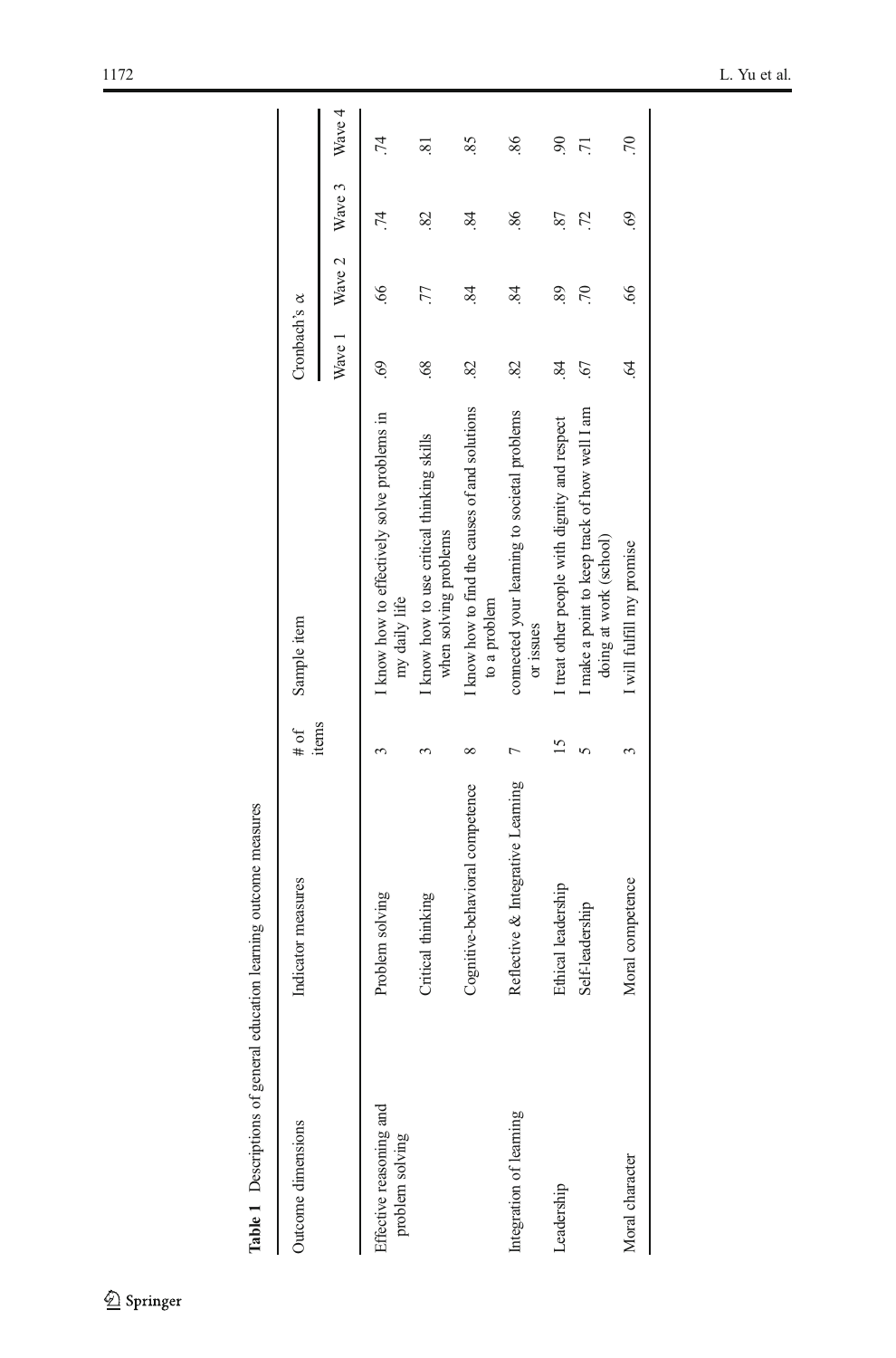Basically, the ethical requirement and self-leadership, which refers to one's ability to manage oneself and improve one's full range of competencies, are two most important qualities highlighted by service leadership theory. Thus, ethical leadership and selfleadership scales were developed to evaluate service leadership education and the two scales showed good reliability in previous studies (Shek et al. [2014a](#page-16-0), [2017\)](#page-17-0). Ethical leadership scale consisted of 15 items using a 6-point Likert scale whereas selfleadership scale included 5 items adopting a 5-point Likert rating scale. In the present study, these two scales were utilized to index the leadership dimension of the general education learning outcomes. The two scales showed good reliability (see Table [1](#page-7-0)).

# Dimension 4—Moral Character

Moral competence, which refers to the capacity to differentiate right and wrong, perform ethical behaviors, and respect for social laws, rules, and justice (Ma [2012\)](#page-16-0), was used to index the dimension of moral character. In the present study, we used the moral competence subscale of abovementioned CPYDS, which had 3 items using a 6 point rating scale. The moral competence measure showed acceptable reliability in the present study (see Table [1](#page-7-0)).

# Family Background Measures

# Family Intactness

Similar to previous research (Shek and Lin [2016\)](#page-16-0), family intactness was evaluated using marital status of participants' parents. A total of 370 (85.25%) participants who reported that their parents were in the first marriage were categorized into the group with intact family, and 64 (14.75%) participants whose parents were divorced, separated or in their second marriage were categorized into the non-intact family group.

# Family Economic Condition

Economic status of each participant was determined by whether his/her family received Government welfare in Hong Kong (i.e., Comprehensive Social Security Assistance Scheme, CSSA) before entering university. In total, 38 (8.80%) participants reported receiving CSSA, so these participants were categorized as poor. Other 386 (88.9%) participants whose family did not receive CSSA were regarded as non-poor.

# Data Analysis

To compare general education learning outcomes across years, we performed a repeated-measures multivariate analysis of variance (MANOVA) with univariate tests, using the seven indicators of learning outcomes as dependent variables (DVs), time operationalized as four waves as the within-participant independent variable (IV). Results of two measures (i.e., "reflective and integrative learning" and "moral competence") were reported elsewhere (Shek et al.  $2016c$ ). After this step, using the same DVs and within-participant IV, we further performed three separate repeated measures MANOVAs, with each using one of the three demographic variables (gender,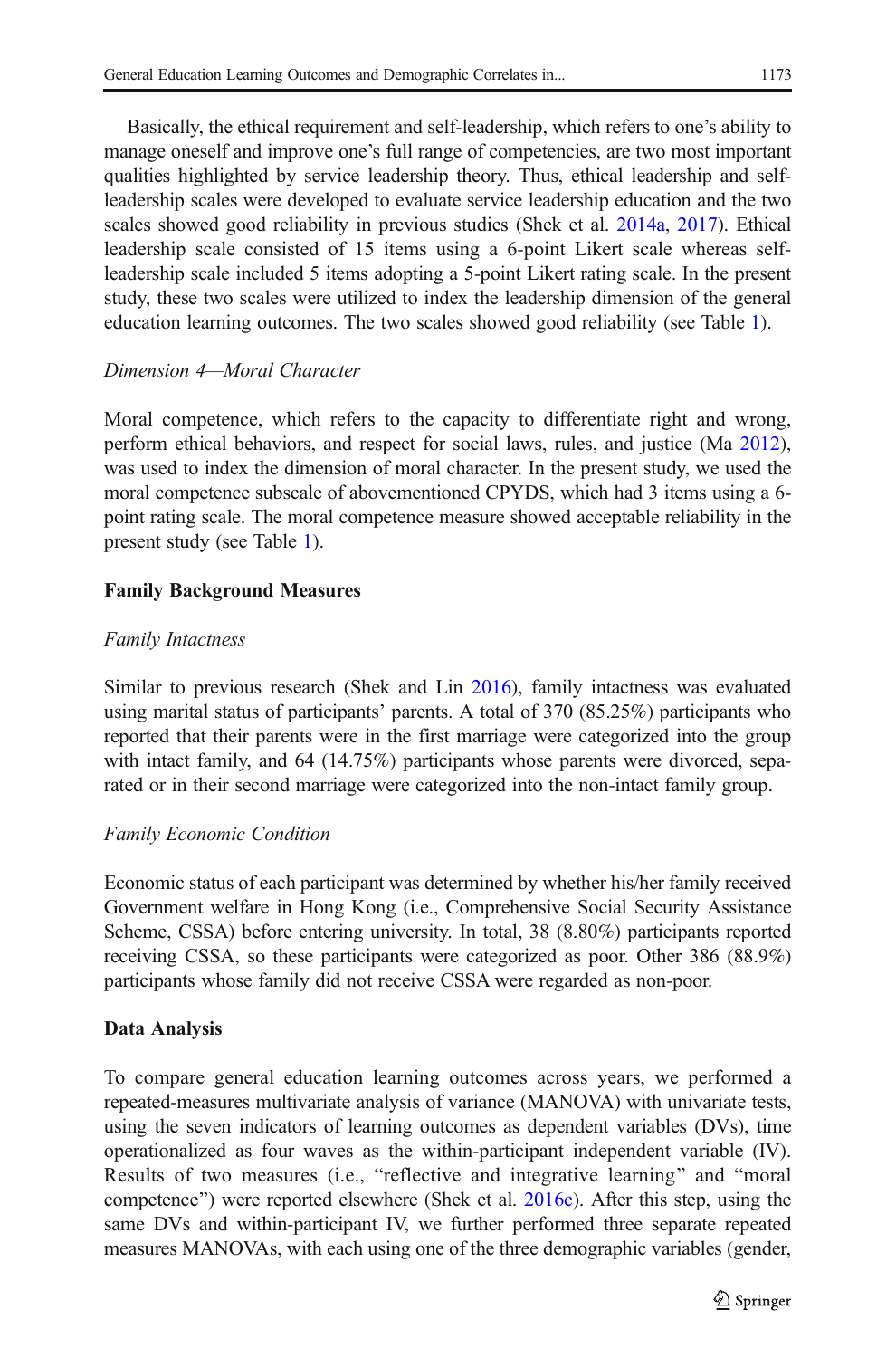family intactness, and economic condition) as the between-participant IV, to explore the potential moderating effects of the respective demographic variable.

# **Results**

### General Education Learning Outcomes in Four Waves

Repeated measures MANOVA revealed a significant main effect of time (Wilks'  $\lambda = .74$ ,  $F(21, 3713) = 19.43$ ,  $p < .001$ ,  $\eta^2 = .09$ ), suggesting significant differences of participants' general education learning outcomes across four waves. Results of further univariate tests and pair-wise comparisons using Bonferroni tests are presented in Table 2.

### Effective Reasoning and Problem Solving

Three indicators including problem solving, critical thinking, and cognitive-behavioral competence were used to index learning outcomes in this dimension. Results of univariate tests showed that there were significant differences in participants' scores of all three indicators across four waves with partial effective sizes ranging from .02 to .07 (see Table 2). Post-hoc pairwise comparisons further revealed a U-shaped trajectory of students' development in effective reasoning and problem solving dimension. Specifically, students' scores at Wave 2 tended to be lower than that at Wave 1 in the three indicators. However, such a tendency did not reach a significant level for problem solving and critical thinking. After Wave 2, students' performance rebounded steadily and they had highest scores at Wave 4 regarding problem solving and critical thinking.

#### Leadership

Leadership dimension was accounted by ethical leadership and self-leadership. As shown in Table 2, students also showed significant changes over time in ethical

|           |         |  |  |  |  |  |  |  | Indicator Wave 1 Wave 2 Wave 3 Wave 4 Univariate tests of repeated measures MANOVA |             |                                                     |
|-----------|---------|--|--|--|--|--|--|--|------------------------------------------------------------------------------------|-------------|-----------------------------------------------------|
| measures  | $M_{-}$ |  |  |  |  |  |  |  |                                                                                    |             | SD M SD M SD M SD F $\eta_p^2$ Pairwise comparisons |
| <b>PS</b> |         |  |  |  |  |  |  |  | 4.28 .71 4.25 .67 4.47 .65 4.52 .63 34.05                                          | $\sqrt{07}$ | W4 & W3 > W2 & W1                                   |
| <b>CT</b> |         |  |  |  |  |  |  |  | 4.64 .63 4.58 .67 4.66 .70 4.74 .67 7.97                                           | $\Omega$    | $W4 > W2$ & W1                                      |
| CBC       |         |  |  |  |  |  |  |  | 4.53 .55 4.46 .59 4.54 .59 4.58 .60 6.72 <sup>***</sup>                            | .02         | W4 & W3 > W2; W1 > W2                               |
| EL        |         |  |  |  |  |  |  |  | 4.67 4.5 4.57 53 4.62 49 4.65 53 6.70 <sup>***</sup>                               | .02         | W4 & W1 > W2                                        |
| SL        |         |  |  |  |  |  |  |  | 3.83 55 3.78 57 3.85 58 3.88 56 3.67 01                                            |             | W4 > W2                                             |

**Table 2** Comparisons of students' general education learning outcomes across four waves  $(n = 434)$ 

Results for moral competence and reflective & integrative learning are not included

PS Problem Solving, CT Critical Thinking, CBC Cognitive-Behavioral Competence, EL Ethical Leadership, SL Self-Leadership

 $*_{p < .05;}$  \*\*  $p < .01;$  \*\*\*  $p < .001$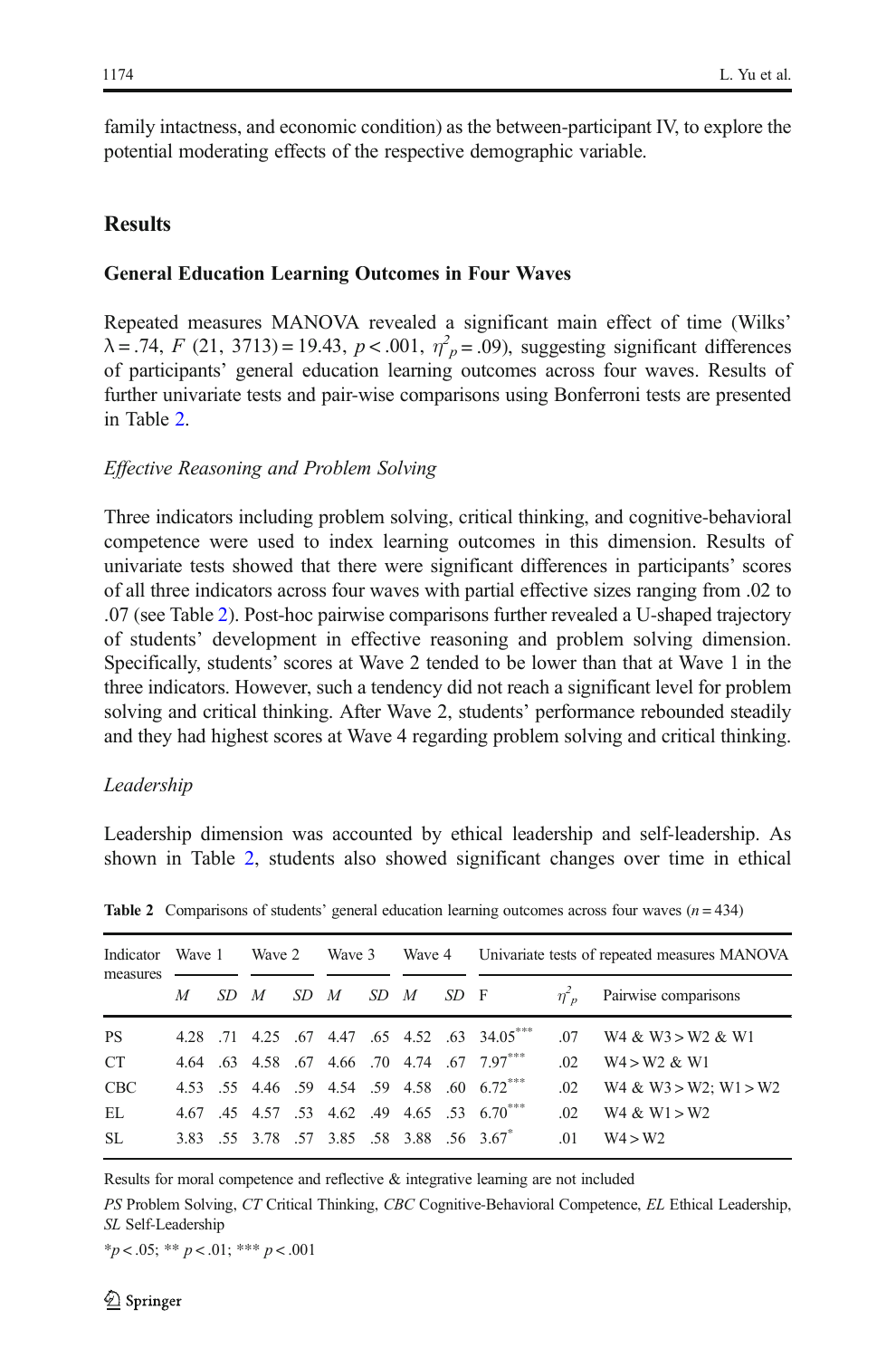leadership (*F* (3, 1299) = 6.70, *p* < .001,  $\eta_p^2$  = .02) and self-leadership (*F* (3, 1299) = 3.67,  $p < .05$ ,  $\eta_p^2 = .01$ ). Besides, a U-shaped trajectory was also observed regarding students' score in these two leadership indicators, but only the decrement in ethical leadership from Wave 1 to Wave 2 was significant. After Wave 2, students' performance in leadership dimension rebounded continuously, with scores at Wave 4 significantly higher than that at Wave 2.

#### Moderating Effects of Gender and Family Background

Gender showed a significant interaction with time on indicators of general education learning outcomes (Wilks'  $\lambda = .97$ ,  $F(21, 3704) = 1.61$ ,  $p < .05$ ,  $\eta_p^2 = .01$ ). Further analyses revealed that male and female students had significant different change patterns in three indicators: problem solving (*F* (3, 1296) = 3.37,  $p = 0.02$ ,  $\eta_p^2 = 0.008$ ), cognitive-behavioral competence (*F* (3, 1296) = 2.93,  $p = .03, \eta^2_p = .007$ ), and reflective and integrative learning (*F* (3, 1296) = 2.65, *p* = .047,  $\eta_p^2$  = .006).

To account for the moderating effects of gender, we then conducted repeated measures MANOVAs for the three indicators (i.e., problem solving, cognitivebehavioral competence, and reflective and integrative learning) separately for male and female samples. Significant differences in the three indicators over time were found for male students (Wilks'  $\lambda = .80$ ,  $F(9, 1214) = 13.05$ ,  $p < .001$ ,  $\eta^2 = .07$ ) and female students (Wilks'  $\lambda = .70$ , F (9, 1930) = 33.37, p < .001,  $\eta_{p}^{2} = .11$ ). Results are demonstrated in Table 3.

As shown in Table 3, although both female and male students changed significantly in these three indicators over time, their change patterns demonstrated some differences. For problem solving (see Fig. [1\)](#page-11-0) and cognitive-behavioral competence (see Fig. [2\)](#page-11-0), male and female students differed mainly in two ways. First, male students were more likely to experience a decrement from Wave 1 to Wave 2 than did female students. Second, male students seemed to have a steadier growth than did female students from the second year to the fourth year of university study. For reflective and integrative learning (see Fig. [3\)](#page-12-0), female and male students' change patterns over time

| Indicator<br>measures |                                                              |   |  |      |  |      |  |           |  | Gender Wave 1 Wave 2 Wave 3 Wave 4 Univariate tests of repeated measures<br><b>MANOVA</b> |  |                                                                                |
|-----------------------|--------------------------------------------------------------|---|--|------|--|------|--|-----------|--|-------------------------------------------------------------------------------------------|--|--------------------------------------------------------------------------------|
|                       |                                                              | M |  | SD M |  | SD M |  | SD M SD F |  |                                                                                           |  | $\eta_p^2$ Pairwise comparisons                                                |
| <b>PS</b>             |                                                              |   |  |      |  |      |  |           |  | Female 4.22 .72 4.23 .66 4.49 .63 4.50 .65 29.07 <sup>***</sup>                           |  | $10$ W4 & W3 > W2 & W1                                                         |
|                       | Male                                                         |   |  |      |  |      |  |           |  | 4.37 .69 4.28 .70 4.43 .68 4.55 .60 9.13***                                               |  | $.05$ W4 > W3 > W2; W4 > W1                                                    |
| <b>CBC</b>            | Female 4.49 .56 4.47 .56 4.55 .56 4.54 .60 2.65 <sup>*</sup> |   |  |      |  |      |  |           |  |                                                                                           |  | $.01$ W <sub>3</sub> > W <sub>2</sub>                                          |
|                       | Male                                                         |   |  |      |  |      |  |           |  | 4.59 .54 4.45 .63 4.54 .64 4.64 .59 6.20 <sup>***</sup>                                   |  | $.04$ W4 &W1 > W2                                                              |
| RII.                  |                                                              |   |  |      |  |      |  |           |  | Female 2.35 .47 2.25 .47 2.66 .48 2.61 .49 87.03***                                       |  | $.25$ W4 & W3 > W2 & W1:<br>W1 > W2                                            |
|                       | Male                                                         |   |  |      |  |      |  |           |  |                                                                                           |  | 2.33 .50 2.33 .48 2.61 .55 2.65 .51 31.12 <sup>***</sup> .16 W4 & W3 > W2 & W1 |

**Table 3** Comparisons of students' learning outcomes across four waves by gender (Female:  $n = 266$ ; Male:  $n = 168$ 

PS Problem solving, CBC Cognitive-Behavioral Competence, RIL Reflective & Integrative Learning  $*_{p < .01;}$  \*\*\* $p < .001$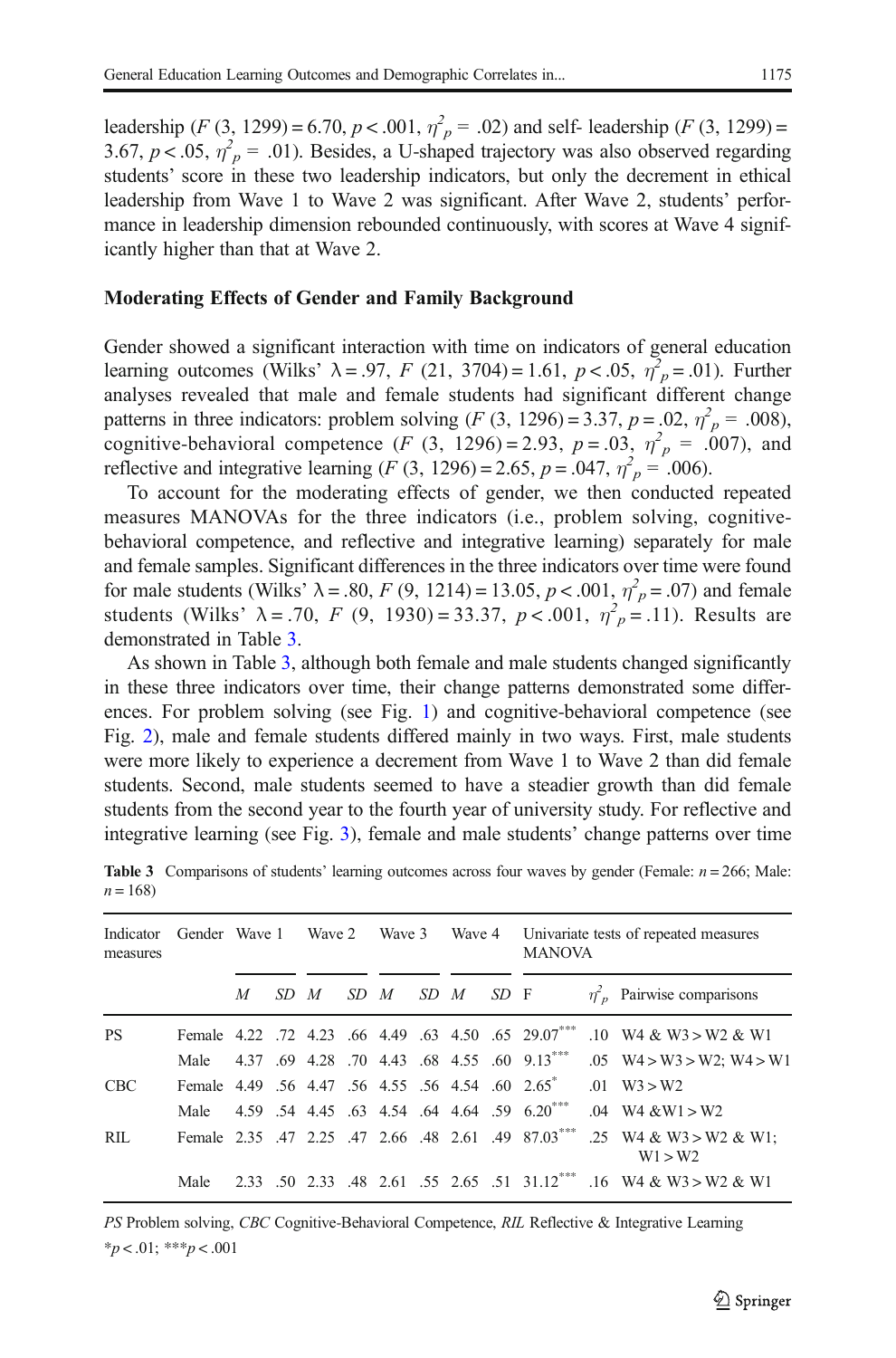<span id="page-11-0"></span>

Fig. 1 Students' problem solving across waves by gender

were roughly the same: a U-shaped trajectory with a decrement at Wave 2 and a stable rebound afterward. One exception is that the decrement from Wave 1 to Wave 2 was significant in female students but not in male students. Besides, female students' variations in this indicator over time seemed larger than that of male students as reflected by a larger effect size among female students.

For family intactness and economic disadvantage, no significant interactions with time were found, suggesting that these two factors do not have a significant impact on students' development pattern over time in the four dimensions of general education learning outcomes.

# **Discussion**

Assessing student learning outcomes (SLOs) after receiving higher education can inform students' achievement, help evaluate the effectiveness and quality of university education, and inform directions of improvement within the institution as well. With the development of higher education systems and calls for accountability, assessment of SLOs on program level has drawn much more attention during past few decades than before (Kuh et al. [2014](#page-16-0)). To this end, nationwide studies have been conducted in the United States and European countries to measure student learning achievement in



Fig. 2 Students' cognitive-behavioral competence across waves by gender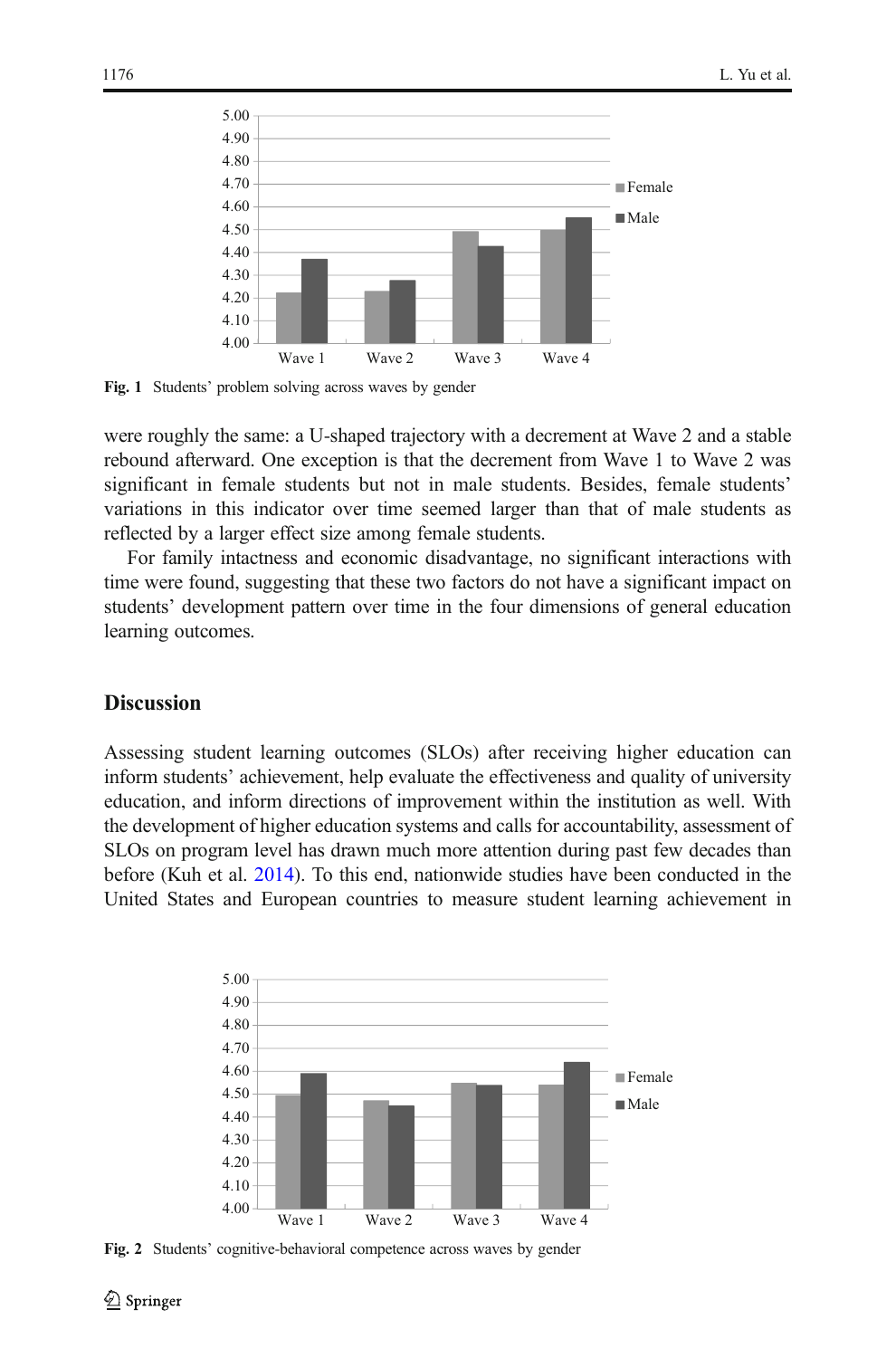<span id="page-12-0"></span>

Fig. 3 Students' reflective and integrative learning across waves by gender

colleges and universities (Zlatkin-Troitschanskaia et al. [2015\)](#page-17-0). However, most of these studies focused on students' intellectual development while overlooking achievement in other aspects, such as development of social skills and character. Besides, very few studies have systematically investigated SLOs using a longitudinal design, especially in Chinese contexts. In this situation, the present study represents a pioneer attempt in Hong Kong to longitudinally assess multi-dimensional general education SLOs as representatives of comprehensive college-level SLOs. The study not only contributes to extant literature theoretically by filling the vacancy in conducting college-level SLOs assessment in Hong Kong, but also benefits university policy makers and the general education curriculum designers in Hong Kong by revealing students' change patterns and moderating factors.

Results of the present study revealed that students gained no improvement after the first year of university study. The finding is consistent with previous observations, suggesting that students did not make significant gains in the first year of college (Arum and Roksa [2014;](#page-15-0) Roohr et al. [2016](#page-16-0)). As argued by some researchers, this may be due to the fact that students need to spend time in "observing and learning about the college community" (Roohr et al.  $2016$ , p. 11) before they are able to engage in independent and deeper learning, through which improvement in learning outcomes can be better obtained. Also, freshmen need some time to adapt to the new educational demands and social environment in college, which makes their learning in the first few years less effective (Roohr et al. [2016](#page-16-0)).

Apart from the common challenges that freshmen face, students in the present study may undergo other particular difficulties in the first year of university study. For example, experiential and interactive pedagogy adopted by most general education subjects, which require students' active learning and engagement may put extra pressure on students to adjust to university study (Shek et al. [2014b](#page-16-0)). This is because Hong Kong students were used to didactic teaching and rote memorization before entering university and may have difficulties and reluctances in shifting to studentcentered and independent, active, and comprehensive learning (Jaffee [2012\)](#page-15-0). This particular challenge could also help to explain why students even showed a significant decrement in some indicators of learning outcomes in their first year of university life.

Nevertheless, students' self-reported performance in learning outcome measures rebounded after the second year of university study and maintained a steady growth in the following years. These results echo previous findings which showed that college students made greater gains from sophomore to senior years (Arum and Roksa [2014;](#page-15-0)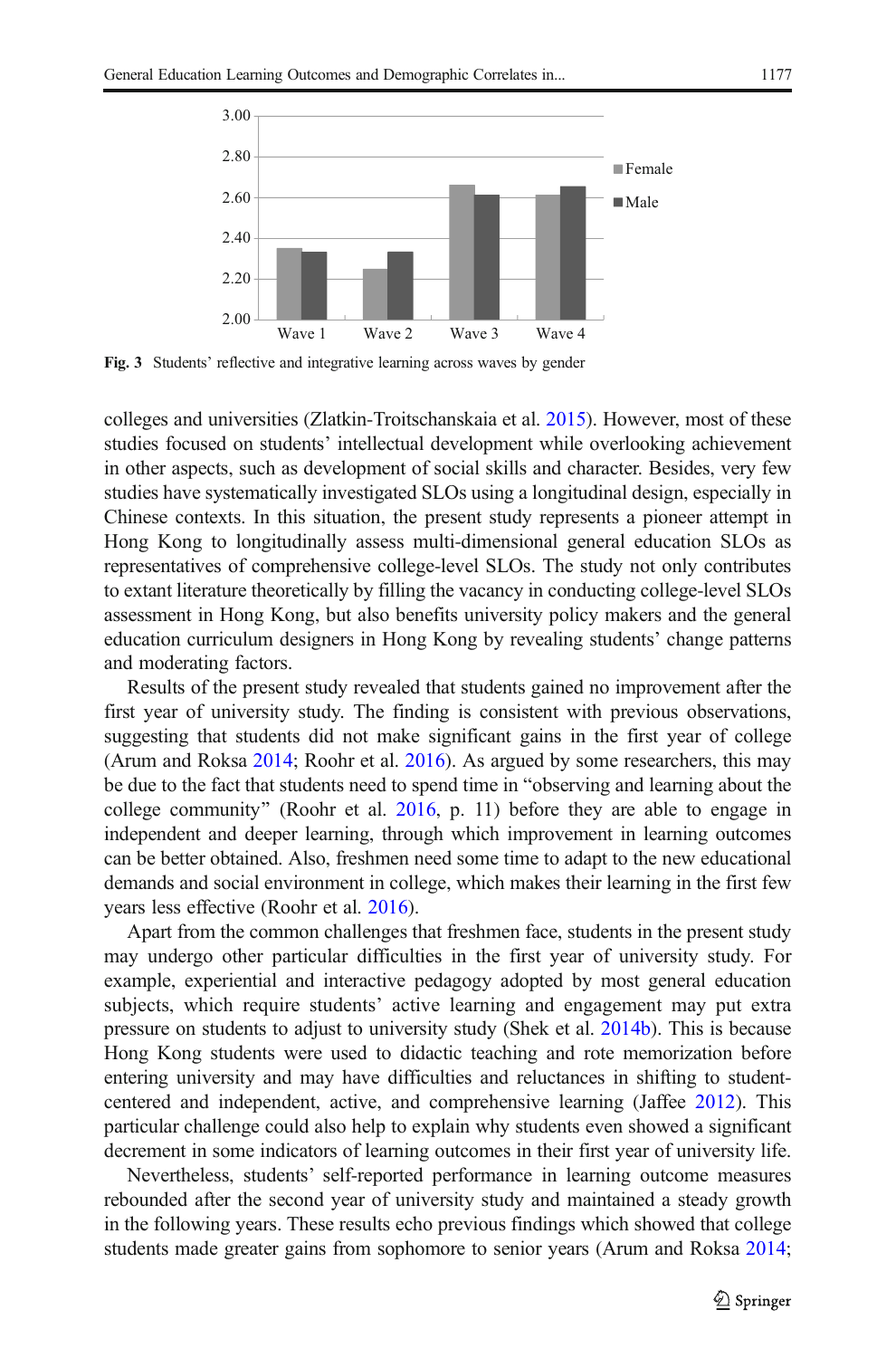Roohr et al. [2016](#page-16-0)). First of all, students' learning may speed up after they have acclimated to university life and study (Roohr et al. [2016\)](#page-16-0). Moreover, students finally are able to recognize and enjoy the benefits of inspirational teaching and learning pedagogy in most general education subjects, despite difficulties they encountered at the beginning. This assertion is evident by previous findings on how students perceived the general education subjects in Hong Kong — although some students expressed that they felt difficulty in digesting multidisciplinary knowledge and fulfilling educational demands in general education subjects, most students regarded the rich content and active pedagogy in these subjects as helpful and effective in cultivating their all-round competencies (Shek and Law [2014](#page-16-0); Shek et al. [2014b](#page-16-0)). As a result, students' achievement in different dimensions of learning outcomes found in the present study provides evidence for the value of the general education-embeded higher education system, which in general could help promote university students' holistic development.

Consistent with our expectation, gender had a significant moderating effect on students' development regarding three learning outcome indicators (i.e., problem solving, cognitive-behavioral competence, and reflective and integrative learning). Although both male and female students demonstrated a U-shaped trajectory in these indicators, they still differed in some aspects regarding their development pattern. Arguably, gender might play an important role in students' university learning. However, the present finding is kindly inconsistent with some previous findings. For example, in Roohr et al.'s ([2016](#page-16-0)) study, factors including gender, major, and ethnicity did not play a significant role in moderating student gains after attending college. Therefore, further examinations are needed to obtain a conclusive result about the gender difference in achieving general education learning outcomes.

For the two family background factors, i.e., family intactness and economic disadvantage, previous studies have found a significant effect on students' development in attributes like moral competence and social competence during secondary school study (Shek et al. [2016a](#page-16-0), [b](#page-17-0)). In contrast, these two factors had no significant influence on university students' growth in the current study. The results suggest that university students may have been mature enough to be less or even not susceptible to the adverse family environment. For example, with expanded social circle, relationship with peers and other adults may play an increasingly important role in university students' life than do their parents. Given that the present findings represent preliminary exploration in Hong Kong, they need to be validated in future and interpreted with cautions.

Apart from theoretical implications, the present four-year longitudinal findings on SLOs also have practical implications. As we mentioned before, during the first year of university life and general education study, students need to deal with various challenges and experience great pressure, all of which may have adverse impacts on achieving intended university learning outcomes. Therefore, to help students better adapt to university life and learn general education subjects more effectively, it would be necessary to provide more support for students during first year through offering specific programs, courses, or consultation sessions. For example, freshmen seminars could be conducted throughout the first year to guide the students to make proper psychological adjustment and help them realize their strength in different areas of university study. Besides, giving freshmen time and opportunities to adapt to the teaching and learning pedagogy used in the general education subjects by delivering less demanding courses first would help reduce students' pressure. The moderating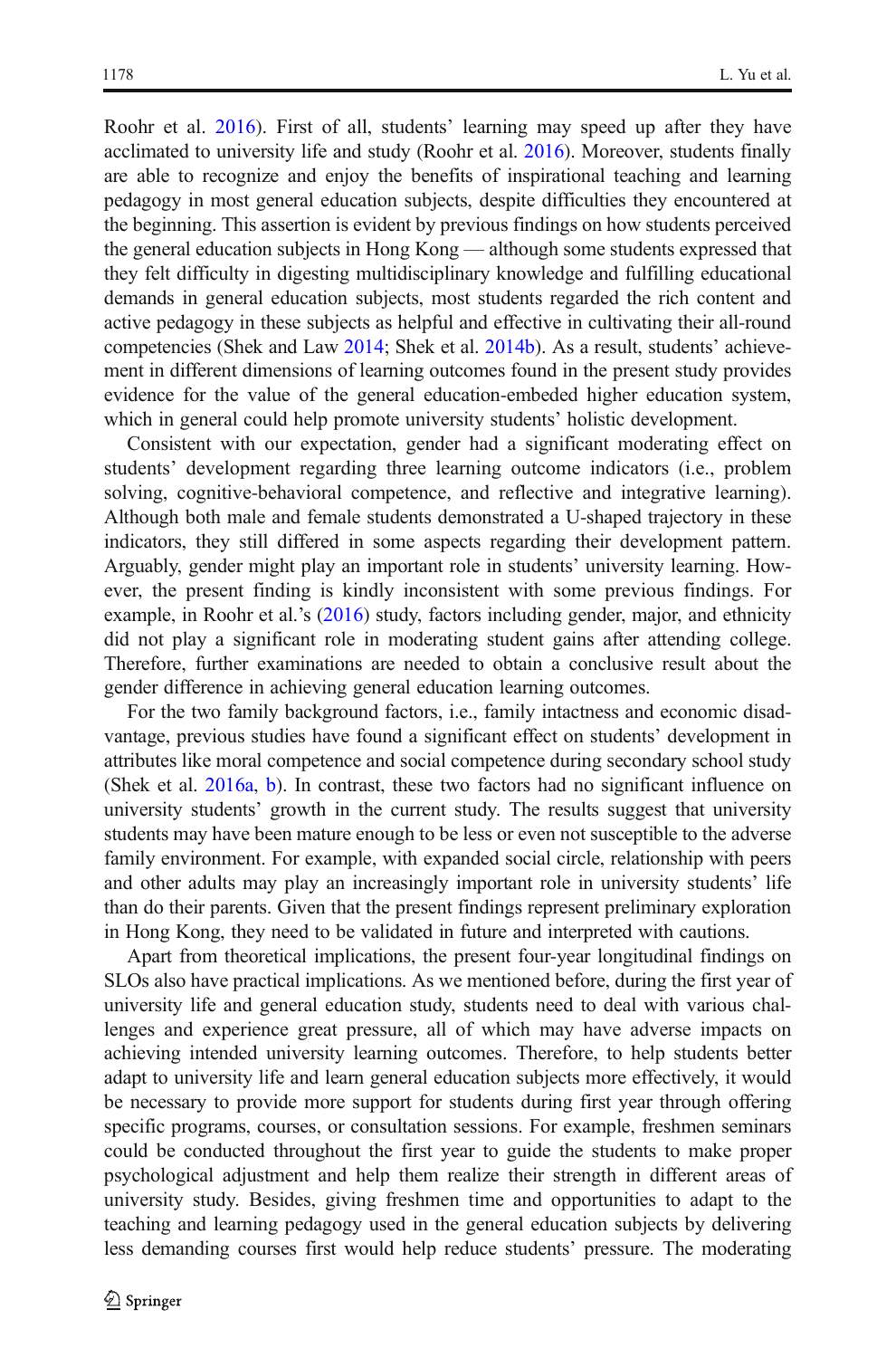effect of gender observed in the present study is also instructive for educational practices in university. For example, when providing help or consultation, educators should pay more attention to male students in certain areas (e.g., enhancing problem solving skills in the first-year transition) while caring more about female students in other areas (e.g., promoting integrative learning in the first-year transition). Teachers should also be alert to the dip in well-being and adjustment in students during the first year of their study.

Despite the theoretical and practical value, the present study still has several limitations. The first limitation is that we only collected data from one university in Hong Kong due to difficulties and challenges in following up students over multiple years. Findings based on data from multiple institutions could be generalized to a broader population with more confidence. Furthermore, comparisons of SLOs across universities may also shed light on whether and how differences between universities affect students' development. As a result, researchers need to conduct longitudinal studies based on different universities in Hong Kong and other Chinese communities (e.g., mainland China) or even abroad.

Second, although longitudinal designs are recommended to reliably examine student gains in university (Porter [2012\)](#page-16-0), it costs much more time and resources than do crosssectional studies. Future research could compare results generated from these two research designs to provide empirical support for using cross-sectional designs when limited resources are available, as long as cross-sectional designs can produce similar results as longitudinal designs.

The third limitation concerns the self-report measures used in the present study. Although researchers have found that university students are able to accurately evaluate their own ability at one specific time point (Bowman and Green [2013\)](#page-15-0), it is better to use standardized tests to objectively assess students' ability as endorsed by other researchers (Zlatkin-Troitschanskaia et al. [2015\)](#page-17-0). Future research could benefit from comparing findings obtained from self-report measures and standardized tests.

Fourth, without a control group, it is theoretically possible that student changes in indicators under investigation simply result from developmental maturation. It is noteworthy that no previous studies have assumed that university students necessarily make gains in those general education learning outcomes (Nelson et al. [2009;](#page-16-0) Roohr et al. [2016](#page-16-0)). Besides, maturation could not explain students' change after the first year of university life. Therefore, it is very much unlikely that the present findings are entirely attributed to maturation. Another issue is that experience other than general education-embedded higher education study (e.g. internship experience) during the present study period could also lead to students' changes. It is difficult, if not impossible, to separate specific effects between university study and other learning experience. However, university courses, especially the general education subjects have a specific focus on learning outcomes under investigation. Therefore, we still tend to think that general education-incorporated higher education learning at least partially contributes to students' development found in present study. Despite these limitations, this study is a pioneer one in different Chinese contexts.

Acknowledgments This paper was financially supported by The Hong Kong Polytechnic University under Learning and Teaching Development Funding. The authors declare that there is no conflict of interest with any financial organizations regarding the materials reported in this manuscript.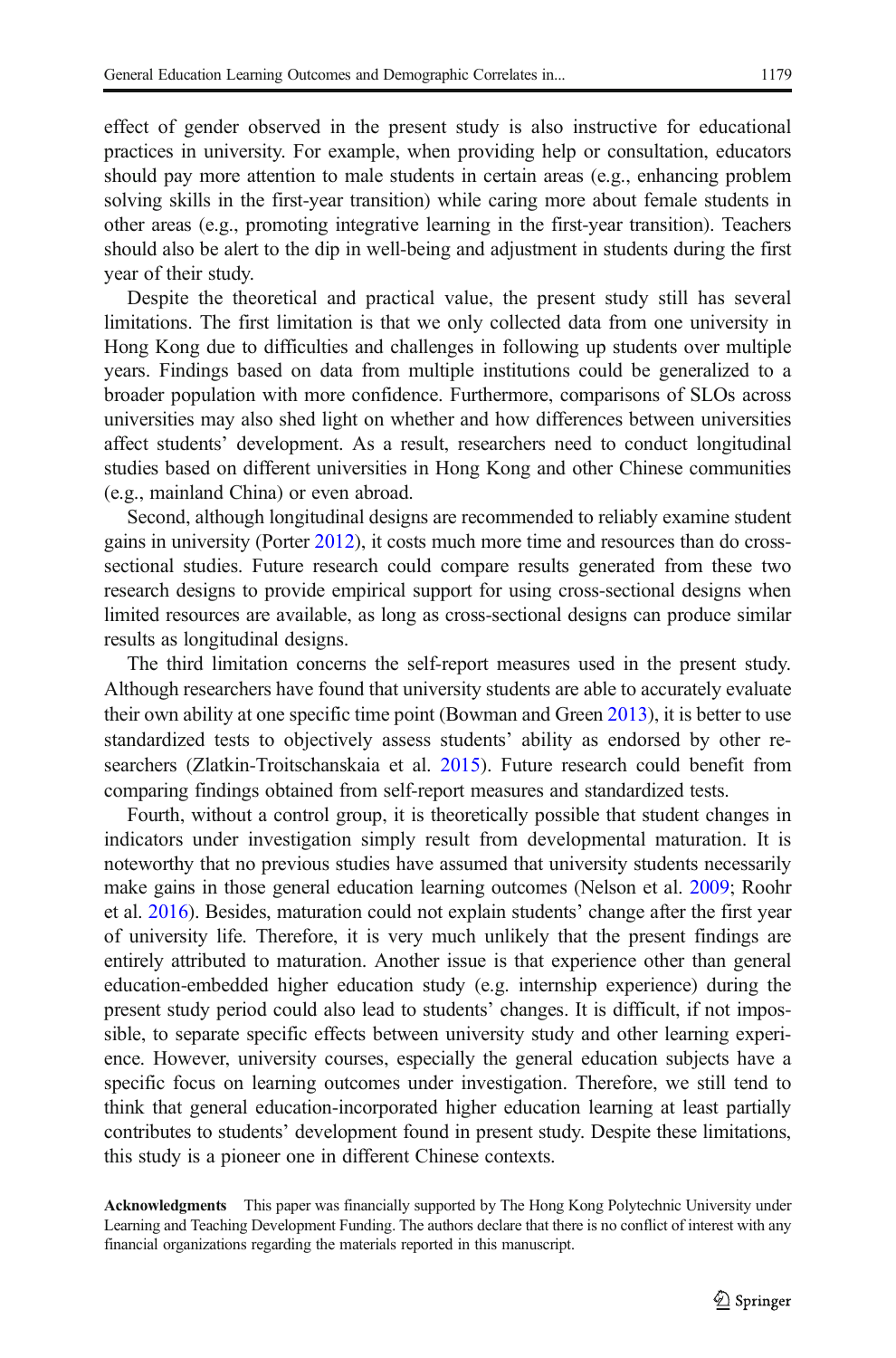<span id="page-15-0"></span>Open Access This article is distributed under the terms of the Creative Commons Attribution 4.0 International License (http://creativecommons.org/licenses/by/4.0/), which permits unrestricted use, distribution, and reproduction in any medium, provided you give appropriate credit to the original author(s) and the source, provide a link to the Creative Commons license, and indicate if changes were made.

## **References**

- Arum, R., & Roksa, J. (2011). Academically adrift: Limited learning on college campuses. Chicago: University of Chicago Press.
- Arum, R., & Roksa, J. (2014). Aspiring adults adrift: Tentative transitions of college graduates. Chicago: University of Chicago Press.
- Association of American Colleges and Universities. (2005). Liberal education outcomes: A preliminary report on student achievement in college. Washington, DC: AAC&U.
- Blaich, C.F., & Wise, K.S. (2011). From gathering to using assessment results: Lessons from the Wabash national study (NILOA Occasional Paper No. 8). Urbana, IL: University of Illinois and Indiana University, National Institute for Learning Outcomes Assessment.
- Bowman, N. A., & Green, B. (2013). Understanding and addressing the challenges of assessing college student growth in student affairs. Research & Practice in Assessment, 8, 5–14.
- Catalano, R. F., Berglund, M. L., Ryan, J. A., Lonczak, H. S., & Hawkins, J. D. (2002). Positive youth development in the United States: research findings on evaluations of positive youth development programs. Prevention & Treatment, 5, Article 15. [https://doi.org/10.1037/1522-3736.5.1.515a.](https://doi.org/10.1037/1522-3736.5.1.515a)
- Else-Quest, N. M., Hyde, J. S., & Linn, M. C. (2010). Cross-national patterns of gender differences in mathematics: a meta-analysis. Psychological Bulletin, 136(1), 103–127. [https://doi.org/10.1037](https://doi.org/10.1037/a0018053) [/a0018053.](https://doi.org/10.1037/a0018053)
- Frasquilho, D., de Matos, M. G., Gaspar, T., & de Almeida, J. C. (2016). Young people's well-being and the economic crisis: how does parental unemployment and family wealth affect the downturn experience? Children and Youth Services Review, 69, 219–222.
- Freake, H. (2013). Curricular designs for general education at the UGC-supported universities in Hong Kong. In J. Xing, P.-S. Ng, & C. Cheng (Eds.), General education and the development of global citizenship in Hong Kong, Taiwan and mainland China (pp. 105–120). New York: Routledge.
- Ikenberry, S. O., & Kuh, G. D. (2015). From compliance to ownership: Why and how colleges and universities assess student learning. In G. D. Kuh, S. O. Ikenberry, N. A. Jankowski, T. R. Cain, P. Hutchings, & J. Kinzie (Eds.), Using evidence of student learning to improve higher education (pp. 1–23). San Francisco: Jossey-Bass.
- Islam, M. M. (2014). Factors influencing the academic performance of undergraduate students in Sultan Qaboos University in Oman. Journal of Emerging Trends in Educational Research and Policy Studies, 5(4), 396–404.
- Jaffee, D. (2012). The general education initiative in Hong Kong: organized contradictions and emerging tensions. Higher Education, 64(2), 193–206. [https://doi.org/10.1007/s10734-011-9487-y.](https://doi.org/10.1007/s10734-011-9487-y)
- Jaffee, D. (2013). Building general education with Hong Kong characteristics. International Education, 42(2), 41–59.
- Kennedy, D. (2007). Writing and using learning outcomes: a practical guide. Cork, Munster: University College Cork.
- Kilgo, C. A., Pasquesi, K., Sheets, J. K. E., & Pascarella, E. T. (2014). The estimated effects of participation in service-learning on liberal arts outcomes. The International Journal of Research on Service-Learning and Community Engagement, 2(1), 18–31.
- Kilgo, C. A., Sheets, J. K. E., & Pascarella, E. T. (2015). The link between high-impact practices and student learning: some longitudinal evidence. Higher Education, 69(4), 509–525. [https://doi.org/10.1007/s10734-](https://doi.org/10.1007/s10734-014-9788-z) [014-9788-z](https://doi.org/10.1007/s10734-014-9788-z).
- King, P. M., Brown, M. K., Lindsay, N. K., & Vanhecke, J. R. (2007). Liberal arts student learning outcomes: an integrated approach. About Campus, 12(4), 2–9. <https://doi.org/10.1002/abc.222>.
- Klein, S. C., Liu, O. L. E., Sconing, J. A., Bolus, R. C., Bridgeman, B. E., Kugelmass, H. C., et al. (2009). Test Validity Study (TVS) report. New York: Collegiate Learning Assessment.
- Kuh, G. D. (2001). The National Survey of Student Engagement: Conceptual framework and overview of psychometric properties. [http://nsse.iub.edu/pdf/psychometric\\_framework\\_2002.pdf.](http://nsse.iub.edu/pdf/psychometric_framework_2002.pdf) Accessed 15 Feb 2017.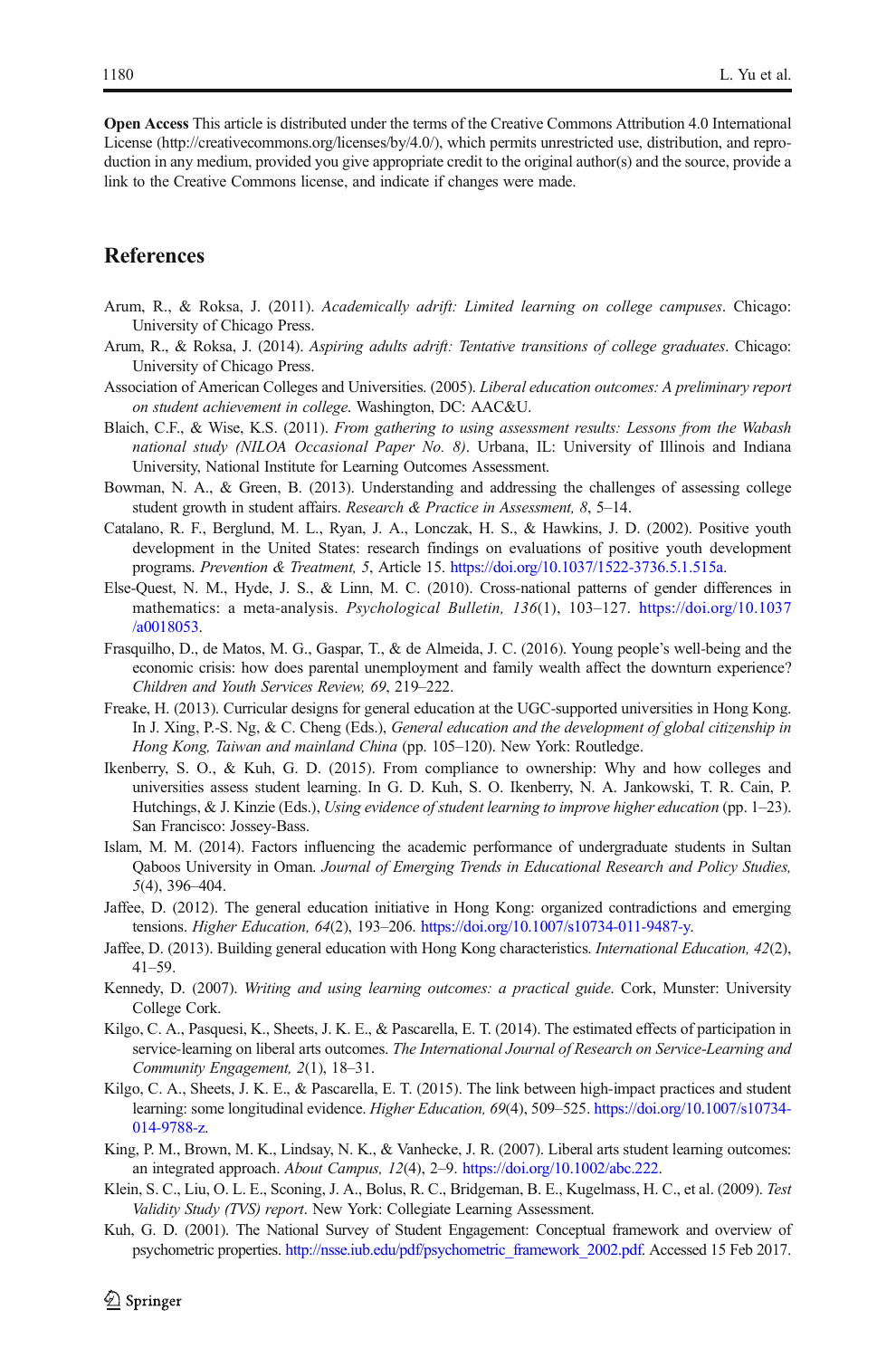- <span id="page-16-0"></span>Kuh, G. D., Jankowski, N., Ikenberry, S. O., & Kinzie, J. (2014). Knowing what students know and can do: The current state of student learning outcomes assessment at U.S. colleges and universities. Champaign: National Institute for Learning Outcomes Assessment.
- Liu, O. L. (2011a). Outcomes assessment in higher education: challenges and future research in the context of voluntary system of accountability. Educational Measurement: Issues and Practice, 30(3), 2–9. <https://doi.org/10.1111/j.1745-3992.2011.00206>.
- Liu, O. L. (2011b). Value-added assessment in higher education: a comparison of two methods. *Higher* Education, 61(4), 445–461. [https://doi.org/10.1007/s10734-010-9340-8.](https://doi.org/10.1007/s10734-010-9340-8)
- Ma, H. K. (2012). Moral competence as a positive youth development construct: a conceptual review. The Scientific World Journal, 2012, Article ID 590163. <https://doi.org/10.1100/2012/590163>.
- McMahon, W. W. (2009). Higher learning, greater good: The private and social benefits of higher education. Baltimore: The Johns Hopkins University Press.
- National Survey of Student Engagement (2015). Engagement indicators and high-impact practices. [http://nsse.](http://nsse.indiana.edu/pdf/EIs_and_HIPs_2015.pdf) [indiana.edu/pdf/EIs\\_and\\_HIPs\\_2015.pdf.](http://nsse.indiana.edu/pdf/EIs_and_HIPs_2015.pdf) Accessed 15 Feb 2017.
- Nelson, K. J., Duncan, M. E., & Clarke, J. A. (2009). Student success: the identification and support of first year university students at risk of attrition. Studies in Learning, Evaluation, Innovation and Development,  $6(1)$ , 1–15.
- Obama, B. (2009). President Obama's Address to Congress. [http://www.nytimes.com/2009/02/24](http://www.nytimes.com/2009/02/24/us/politics/24obama-text.html?_r=2) [/us/politics/24obama-text.html?\\_r=2](http://www.nytimes.com/2009/02/24/us/politics/24obama-text.html?_r=2). Accessed 15 Feb 2017.
- Pascarella, E. T., Wang, J.-S., Trolian, T. L., & Blaich, C. (2013). How the instructional and learning environments of liberal arts colleges enhance cognitive development. *Higher Education*, 66(5), 569– 583. <https://doi.org/10.1007/s10734-013-9622-z>.
- Porter, S. R. (2012). Using student learning as a measure of quality in higher education. [http://www.](http://www.hcmstrategists.com/contextforsuccess/papers/PORTER_PAPER.pdf) [hcmstrategists.com/contextforsuccess/papers/PORTER\\_PAPER.pdf.](http://www.hcmstrategists.com/contextforsuccess/papers/PORTER_PAPER.pdf) Accessed 15 Feb 2017.
- Roohr, K. C., Liu, H., & Liu, O. L. (2016). Investigating student learning gains in college: a longitudinal study. Studies in Higher Education. [https://doi.org/10.1080/03075079.2016.1143925.](https://doi.org/10.1080/03075079.2016.1143925)
- Seifert, T. A., Gillig, B., Hanson, J. M., Pascarella, E. T., & Blaich, C. F. (2014). The conditional nature of high impact/good practices on student learning outcomes. Journal of Higher Education, 85(4), 531–564. <https://doi.org/10.1353/jhe.2014.0019>.
- Shek, D. T. L., & Law, M. Y. M. (2014). Evaluation of a subject on leadership and intrapersonal development: views of the students based on qualitative evaluation. International Journal on Disability and Human Development, 13(4), 435–441. [https://doi.org/10.1515/ijdhd-2014-0339.](https://doi.org/10.1515/ijdhd-2014-0339)
- Shek, D. T. L., & Leung, J. T. Y. (2016). Socio-demographic and family determinants of emotional competence of high school students in Hong Kong: a 6-year longitudinal study. International Journal on Disability and Human Development, 15(4), 397–408. <https://doi.org/10.1515/ijdhd-2017-5007>.
- Shek, D. T. L., & Lin, L. (2014). Personal well-being and family quality of life of early adolescents in Hong Kong: do economic disadvantage and time matter? Social Indicators Research, 117(3), 795–809. <https://doi.org/10.1007/s11205-013-0399-3>.
- Shek, D. T. L., & Lin, L. (2016). What predicts adolescent delinquent behavior in Hong Kong? A longitudinal study of personal and family factors. Social Indicators Research, 129(3), 1291–1318. [https://doi.](https://doi.org/10.1007/s11205-015-1170-8) [org/10.1007/s11205-015-1170-8.](https://doi.org/10.1007/s11205-015-1170-8)
- Shek, D. T. L., & Ma, C. M. S. (2010). Dimensionality of the Chinese Positive Youth Development Scale: confirmatory factor analyses. Social Indicators Research, 98(1), 41–59. [https://doi.org/10.1007/s11205-](https://doi.org/10.1007/s11205-009-9515-9) [009-9515-9.](https://doi.org/10.1007/s11205-009-9515-9)
- Shek, D. T. L., Siu, A. M. H., & Lee, T. Y. (2007). The Chinese Positive Youth Development Scale: a validation study. Research on Social Work Practice, 17(3), 380–391. [https://doi.org/10.1177](https://doi.org/10.1177/1049731506296196) [/1049731506296196](https://doi.org/10.1177/1049731506296196).
- Shek, D. T. L., Yu, L., Ma, C. M. S., Sun, R. C. F., & Liu, T. T. (2013). Development of a credit-bearing service leadership subject for university students in Hong Kong. International Journal of Adolescent Medicine and Health, 25(4), 353–361. <https://doi.org/10.1515/ijamh-2013-0033>.
- Shek, D. T. L., Yu, L., & Ma, C. M. S. (2014a). The students were happy, but did they change positively? International Journal on Disability and Human Development, 13(4), 505–511. [https://doi.org/10.1515](https://doi.org/10.1515/ijdhd-2014-0348) [/ijdhd-2014-0348.](https://doi.org/10.1515/ijdhd-2014-0348)
- Shek, D. T. L., Yu, L., Wu, F. K. Y., & Chai, W. Y. (2014b). General University Requirements at Hong Kong Polytechnic University: evaluation findings based on student focus groups. Assessment & Evaluation in Higher Education, 40(8), 1017–1031. <https://doi.org/10.1080/02602938.2014.960362>.
- Shek, D. T. L., Li, X., & Liang, L.-Y. (2016a). A six-year longitudinal study of social competence amongst Chinese adolescents in Hong Kong. International Journal on Disability and Human Development, 15(4), 423–432. <https://doi.org/10.1515/ijdhd-2017-5009>.